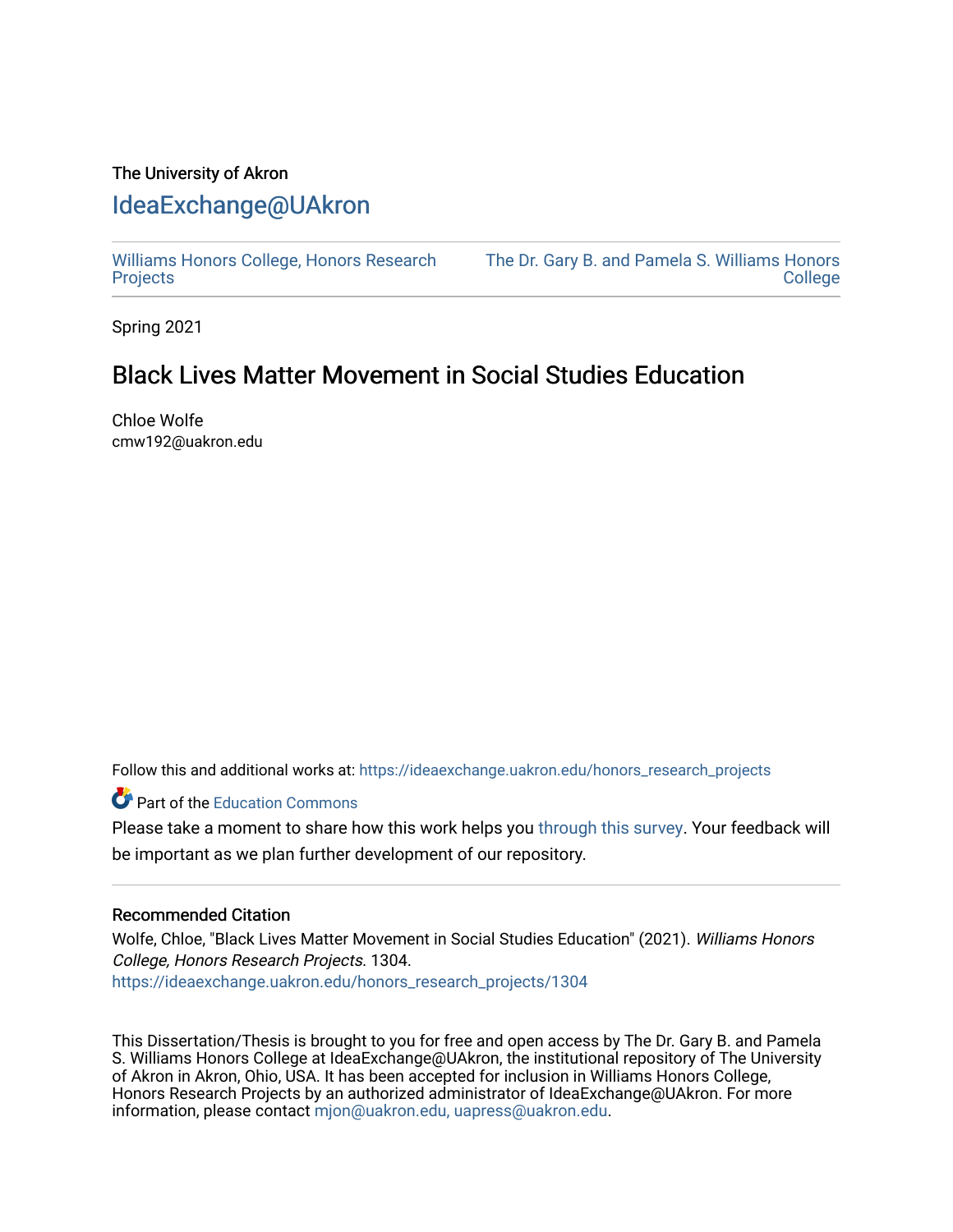Black Lives Matter Movement in Social Studies Education

Chloe Wolfe

The University of Akron

Spring 2021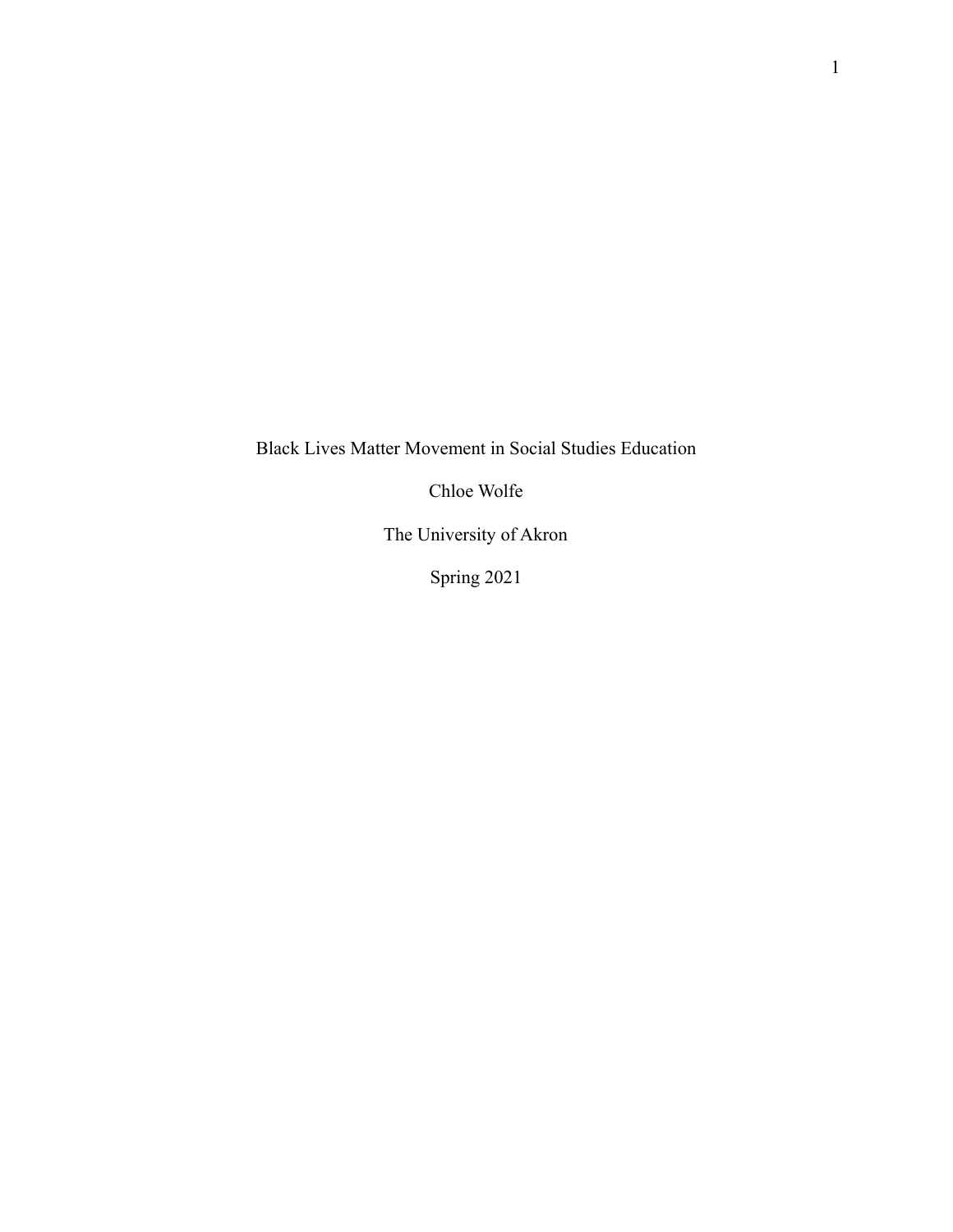#### **Abstract**

Social studies education is taught throughout the United States, but due to educators and state content standards, it can look different in each school district. There are limitations and advantages to social studies education in the United States. This project analyzes social studies education within the United States through both state curriculum and state mandated standards. Social studies education can create educated and active students through the use of the College, Career, and Civic Life (C3) Framework, that encourages students to participate in their communities and in society as a whole. The Black Lives Matter (BLM) movements have been increasingly prevalent in the United States and has been perceived by some individuals as controversial. It can be an unbiased conversation that incorporates social studies content and current events. Through research, observations, and interviews, this paper explains the importance of social studies education and why BLM should be incorporated into the classroom.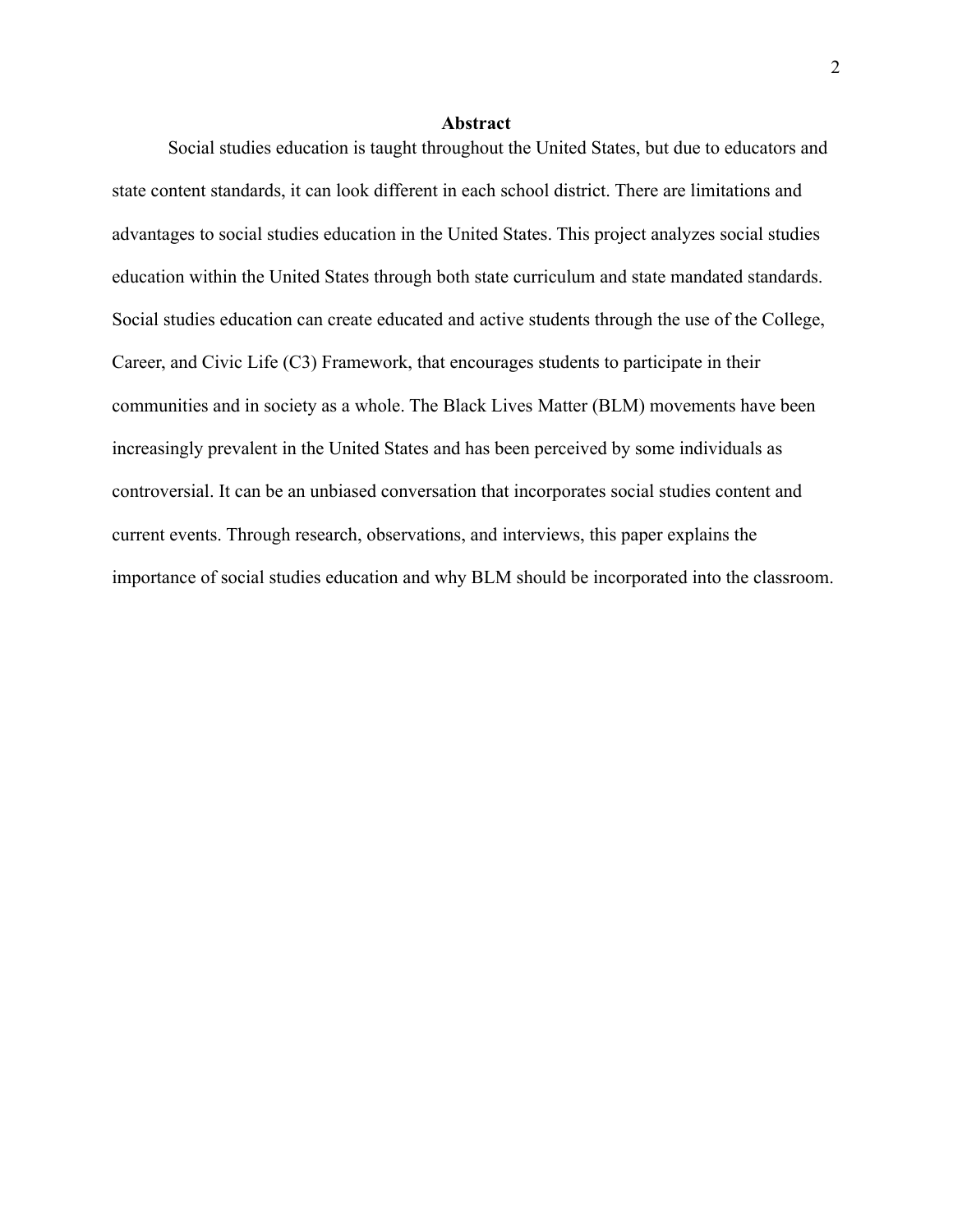## **Introduction**

Social studies education is a part of core curriculum, however, it is often brushed aside to make room for other subjects deemed more important or relevant to student success. There is limited instruction time for social studies education, especially for elementary grade levels which prohibits exposure to learning content knowledge (Council of Chief State School Officials, 2018). This puts social studies courses in a unique position as it is simultaneously important, yet easily overlooked and underinvested. Individual educators, administrators, and states must determine the trajectory of student success and what that looks like for their respective areas. To measure student success the ultimate objective is to have students graduate high school and receive their diploma (Ohio Department of Education, 2021). There is a strong emphasis on student performance throughout high school that can determine the future of each student. Each class a student is required to take is expected to encourage growth and knowledge of that subject area. "Ohio measures the performance of its schools based on how well students are progressing in gaining the knowledge and skills within the learning standards. We do this partly by measuring student performance on annual state tests based on the standards" (ODE, 2021, para. 1). Every public educator in the state of Ohio is required to abide by Ohio Learning Standards to provide students with mandated and consistent information. To become a social studies educator, candidates must be familiar with both the state standards and content topics, all of which they are tested during the process of getting a teaching license (ODE, 2021).

Students must take a combination of core classes and electives to receive their high school diploma. However, there can be a dispute between core classes and electives when determining the importance of courses on the path to student success. There is also a disagreement among core classes themselves when determining which subjects should receive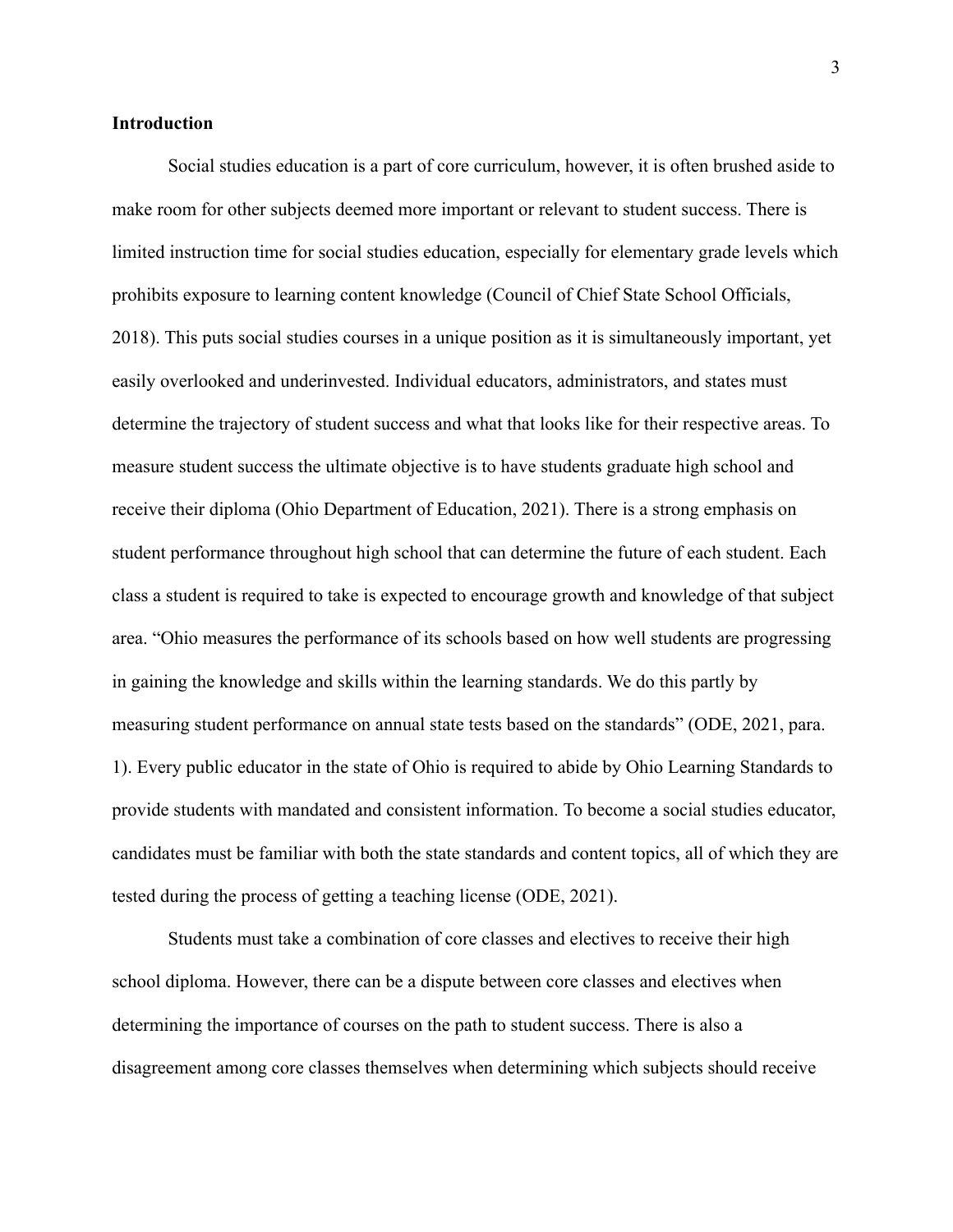the most focus or funding (Au, 2009). In most states, social studies classes do not have a standardized test attached to them, while other subjects such as English and Mathematics do require standardized tests in all states (Hostetler et al., 2018). Does this make those courses more important? Why is social studies not seen as an equally important class? Depending on the individuals that one asks and their locations, will determine their answers to these questions. This paper explores the curriculum and stereotype associated with social studies classes and the strain that social studies courses encounter in schools across the United States.

To promote the significance of successful social studies education this paper analyzes the recent increase of the Black Lives Matter movement throughout the United States and its relationship to social studies education in different regions. Social studies education can provide students with information of current events to make connections to deeper rooted historical situations. The Black Lives Matter movement for example, is not anything new to United States history or racial inequality throughout the world. This is a living example of history in the making, which social studies classrooms could take great advantage of to educate students in a unique way. However, in most instances schools and states redirect resources into subjects that are associated with standardized tests or subjects that are regarded to yield the highest student success (Hostetler et al., 2018). If social studies classes are tailored to this model of educating students on the importance of current and historical events, these classes can be just as important to student success as other courses.

#### **High School Social Studies Education in the United States**

In many instances social studies education is stereotyped to exclusively include mundane dates, biographical information of dead political leaders, and of wars (Anderson, 2013). While this is not entirely inaccurate, social studies can include more within each course, depending on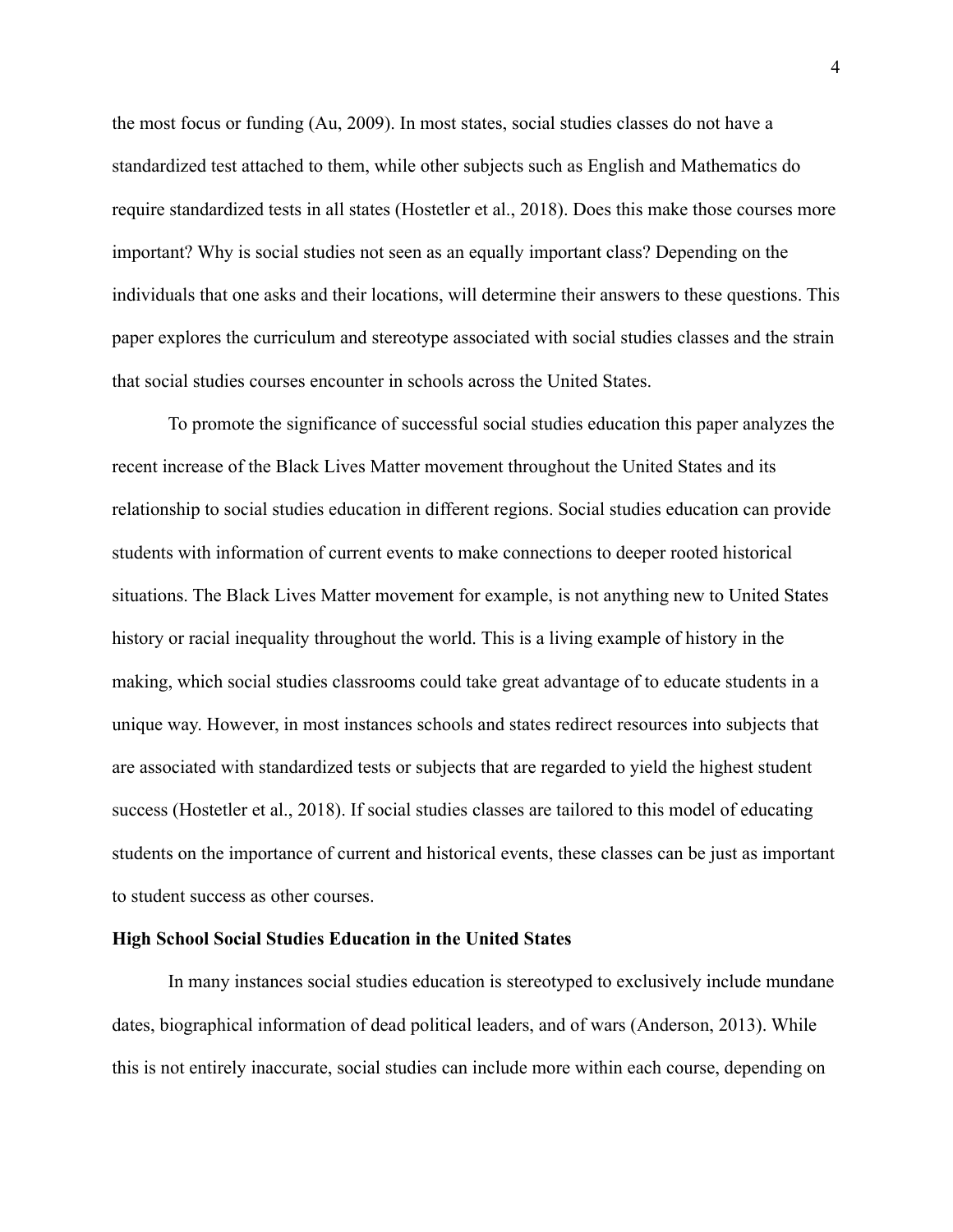state content standards and the effectiveness of the educator. It is important to provide students with a foundation of knowledge of these seemingly mundane facts to introduce deeper historical context from a variety of perspectives. Each story told through a social studies classroom can be told from a wide range of perspectives that provide a holistic view of a historical event which falls on the responsibility of the educator (Anderson, 2013). The majority of social studies courses in the United States are taught from the perspective of someone that is a traditional white American and because of this the perspectives of people of color, women, and of differing sexualities are excluded from the content. Loewen (2009) cautions educators to avoid using textbooks in the classroom and to instead take more important topics and expand on them in ways that it better connects students of all backgrounds. The white, middle class, male American perspective is most often shown through when discussing topics such as the founding of the United States, enslaved Africans, and World War I and World War II in social studies classrooms and textbooks throughout the country (Anderson, 2013). History as it is happening is perceived and recorded differently by individuals, yet students in the classroom are typically taught the simplified white version that appears in textbooks. Bryant-Pavely & Chandler (2016) suggest that it is important to pose the questions of "Who Benefits?" and "Who is missing?" from the context of the information presented in a textbook. By doing this, students will be able to use critical thinking skills to bring the idea of multiple perspectives to the classroom. The general tone of many textbooks only provides students with surface level knowledge from a single perspective of the content. Anderson (2013) reveals the state of Texas has one of the largest textbook manufacturers in the United States. This directly relates state standards of Texas to the information being written and published in those textbooks. This information is then spread nationally, representing the perspective of Texas textbook manufacturers. Textbooks are typically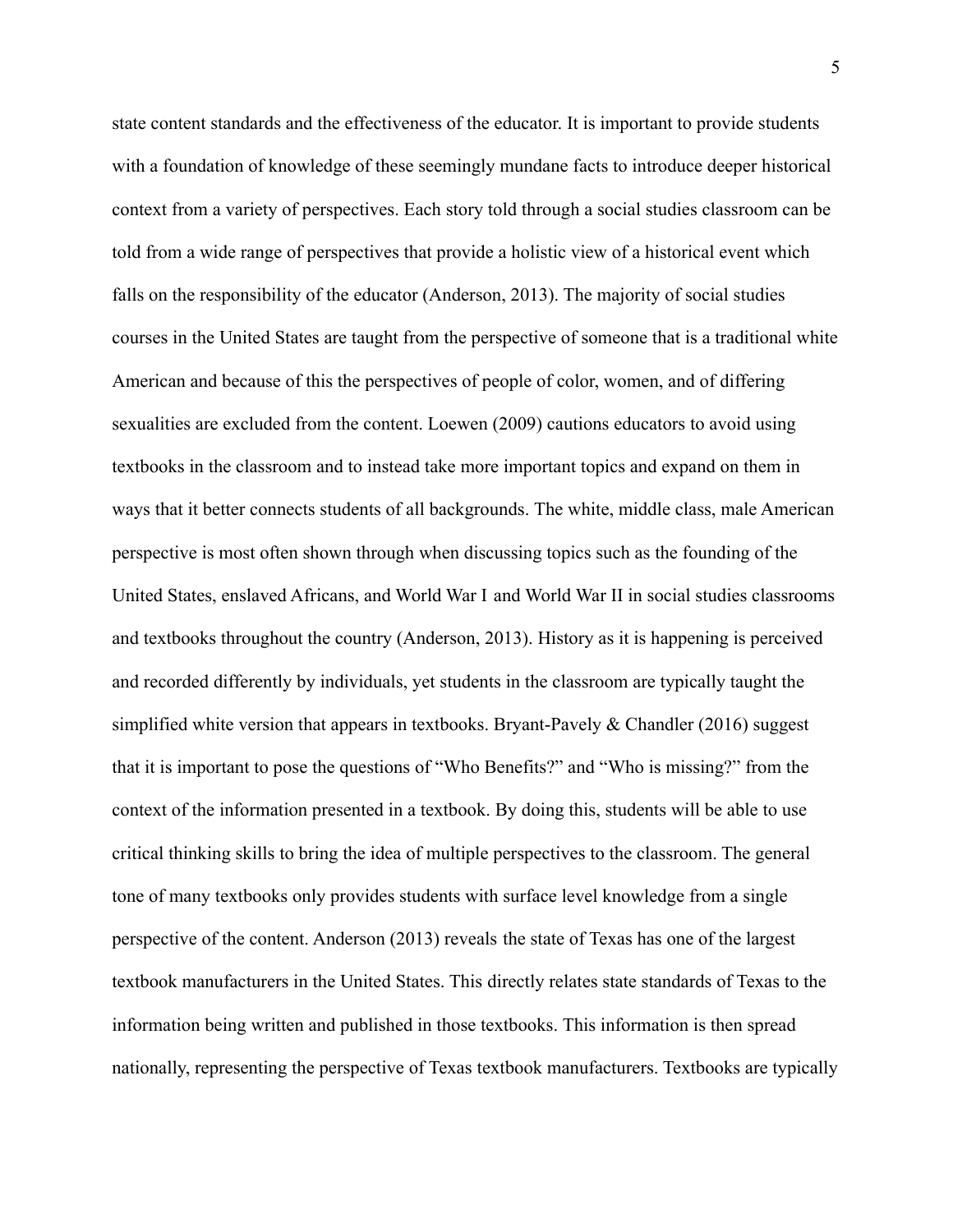a foundational material used in classrooms to support student learning of the content and with this type of bias it can be damaging to students when they are not exposed to multiple perspectives.

A component becoming more popular in social studies education is the idea of civic participation and knowledge being brought from the classroom into society. This can be done by incorporating the College, Career, & Civic Life (C3) Framework in the classroom by developing inquiry through content in social studies education (National Council for the Social Studies, 2021). The C3 Framework encourages students to connect with social studies content through inquiry, questioning, and democratic decision-making to develop engaged learners in the classroom and develops important skills to become successful citizens (NCSS, 2021). Social studies can become a bridge between student learning in the classroom and active and engaged members in a community. Educators are responsible for preparing students for college, careers, and participation in civic life and the C3 Framework supports educators to guide instruction in a specific way to make content learning purposeful (NCSS, 2021). If the content were to be more inclusive, more students would connect with the material in a way that is deeper and less surface level that would provide information from multiple perspectives. In the classroom it is critical for teachers to practice engaged learning that makes content topics relevant to the student and that can create inquiry to further investigation (Hostetler, 2018). Content can quickly become difficult for students to grasp if the topic is not something they can relate to in either their personal lives or with content already learned. This is true for many content areas, but specifically in social studies because of many preconceived notions of the mundaneness of social studies education (Busey & Walker, 2017). By having relevant content, students can apply knowledge, ideas, and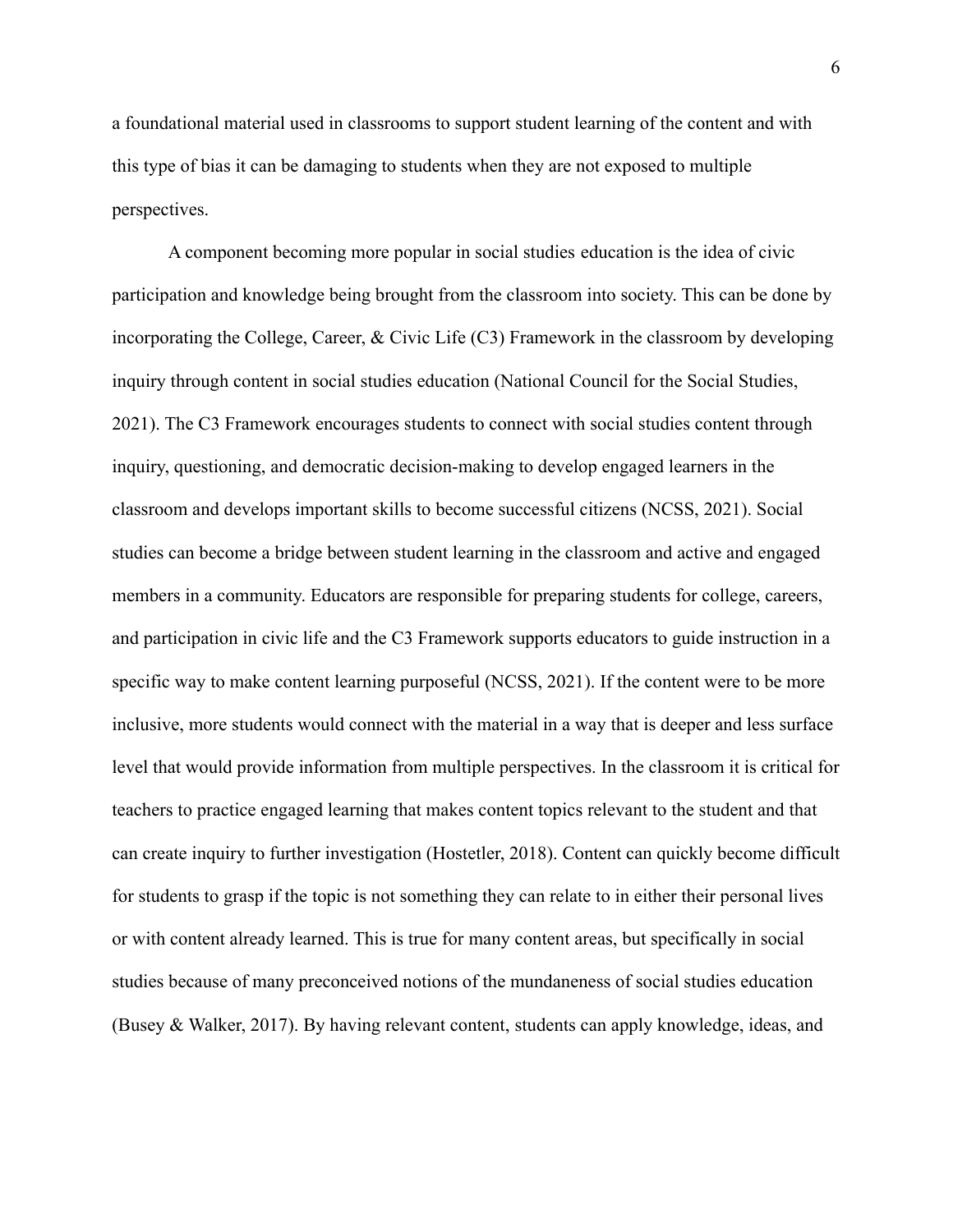beliefs into their personal lives that can be reflected throughout their participation in a community (Thacker, 2016).

The growing transformation of social studies education into active participation is only successful when the educator designs classwork and discussions around the content instead of going through the motions of teaching content from a textbook or strictly from state content standards. Using the C3 Framework can be a challenging transformation from traditional classroom styles because it requires practice and attention to critical thinking skills for both the educator and the students (Thacker, 2016). However, the benefit of this model can result in positive and successful participation in civic life for students as they graduate high school and continue in their lives with college and career readiness. Thacker (2016) suggests that many educators do not practice the C3 Framework in their classrooms because of the challenges that come with having to teach in set time frames that are in accordance with state content standards. Although they acknowledge the importance of state content standards, it is important to recognize that there are limitations in the practices that teachers can demonstrate in their classrooms because of the explicit content standards. The Ohio Council of the Social Studies (2020) reported on their annual survey of 139 recorded participants that 79.9% of social studies educators in Ohio were not prepared in their teacher education programs to teach the C3 Framework. However, 79.1% reported that they do actively use inquiry in their classrooms through questioning, source work, and research. Of the surveyed participants, most of the educators did not learn how to incorporate the C3 Framework into the classroom, but attempted to create inquiry-based instruction in their classrooms. This lack of preparation in teacher education programs can be harmful to student learning in the classroom because 20.9% of educators do not use any inquiry-based instruction in their classrooms. These educators reported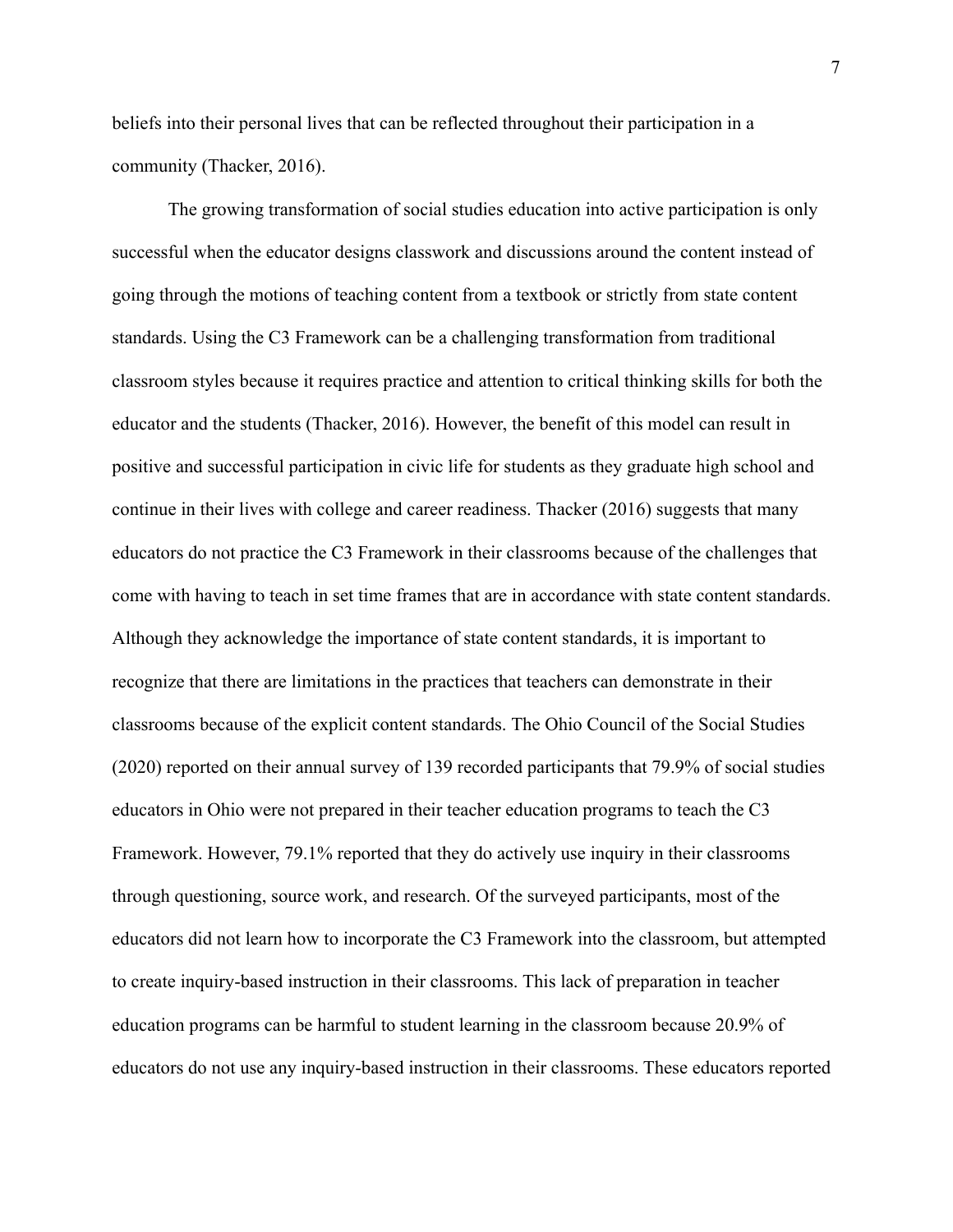that they feel there are challenges to incorporating the C3 Framework, the largest (91%) being lack of time to plan well developed lessons. They also explain that challenges come from a lack of educational materials as well as lack of proper training. The C3 Framework can be beneficial to student achievement if successfully instituted in the classroom.

A topic of social studies that often has some of the most controversies are the ones involving the treatment of different races in the United States. For example in a typical United States social studies course in high school, students will discuss the topics of enslaved Africans, the Civil War, women's suffrage, immigration, and the civil rights movement. All of these topics require the discussion of racism in the United States, but it is up to the educator to provide information from a variety of perspectives to accurately discuss the topic (Busy & Walker, 2017). state content standards require educators to inform students on these topics, but in many circumstances the educator has the freedom to highlight or ignore aspects of the topic in the content (Busey  $\&$  Walker, 2017). This autonomy of teachers can either successfully enrich students to learn about racism from various perspectives or it can limit students' scope of perspectives because they are only exposed to the information that the educator is prepared to share with them. Stephen Thornton (2005) describes social studies educators as the gatekeepers of information and it is up to them to make appropriate teaching decisions. In some states, specifically South Carolina, Busey & Walker (2017) discuss the content standards relating to enslaved peoples and explain that they can lead the reader to draw a more literal conclusion than expected. In this case, the standard of enslaved Africans explains that it was an economic contribution to the American south and excludes the information of how the enslaved Africans were treated. This is the consequence of content standards and the freedom that educators must teach them. It would be solely up to the educator to explain the negative effects of enslaving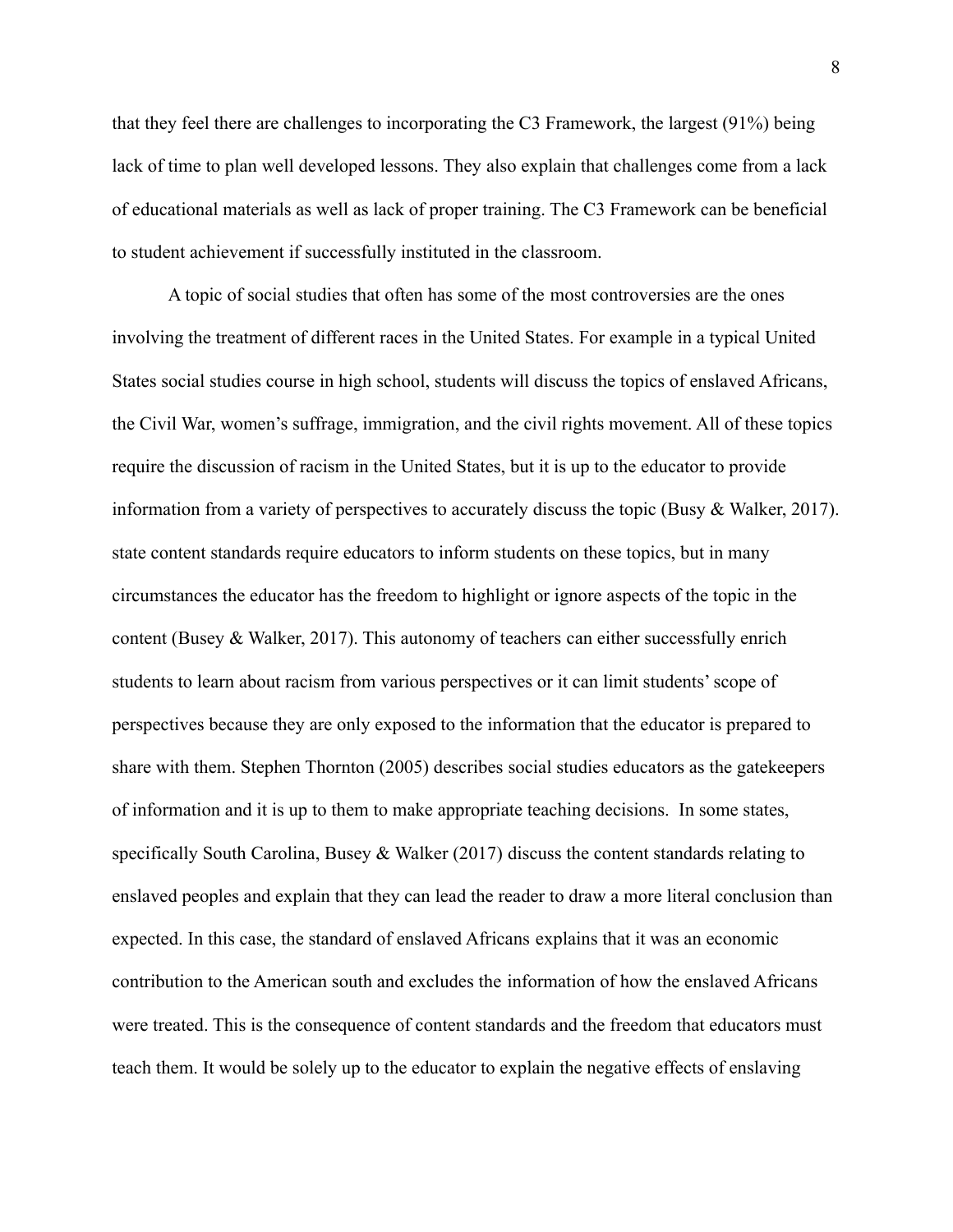Africans and how its legacy continues to affect livelihoods and our institutions today (Busey  $\&$ Walker, 2017). If the content standard was followed and explained verbatim it could lead to confusion of the true effect of enslaving Africans in the United States.

## **Black Lives Matter Movement**

Black Lives Matter has been an increasing movement that began with a social media hashtag, #BlackLivesMatter in 2013. This began as a response to the wrongful death of a Black young man, Travyon Martin, who was shot and murdered by George Zimmerman. This death was broadcasted on a multitude of media outlets and became a hot topic across the United States (Garza, 2014). Eventually, Zimmerman was acquitted of this crime and the media was an outlet for individuals to publically share their opinions. This not only sparked a conversation of the case, but the wrongful treatment of Black people and people of color in the United States by white people (BLM Grassroots, 2020). Racial injustice has always existed in the United States, but it can look different on a variety of levels. Some racism can be as blatant as name calling and violence or it can be subtle and woven into a part of society (BLM Grassroots, 2020). This murder case brought the issue of blatant violence to social media and was able to introduce the more subtle way Black people in the United States experience racism (Bell et al., 2020). Racism in the United States is a complex topic because it incorporates the historical background of the United States and the integrated racism that exists within institutions across the country. The social media presence of the movement had been growing steadily since 2013 however, Black Lives Matter (BLM) surged throughout the summer of 2020 after the death of another Black man, George Floyd, who was murdered by a white police officer, Derek Chauvin (BLM Grassroots, 2020). Similarly to the first death mentioned that sparked the BLM movement, this act of violence was also heavily broadcasted throughout the media, bringing attention to the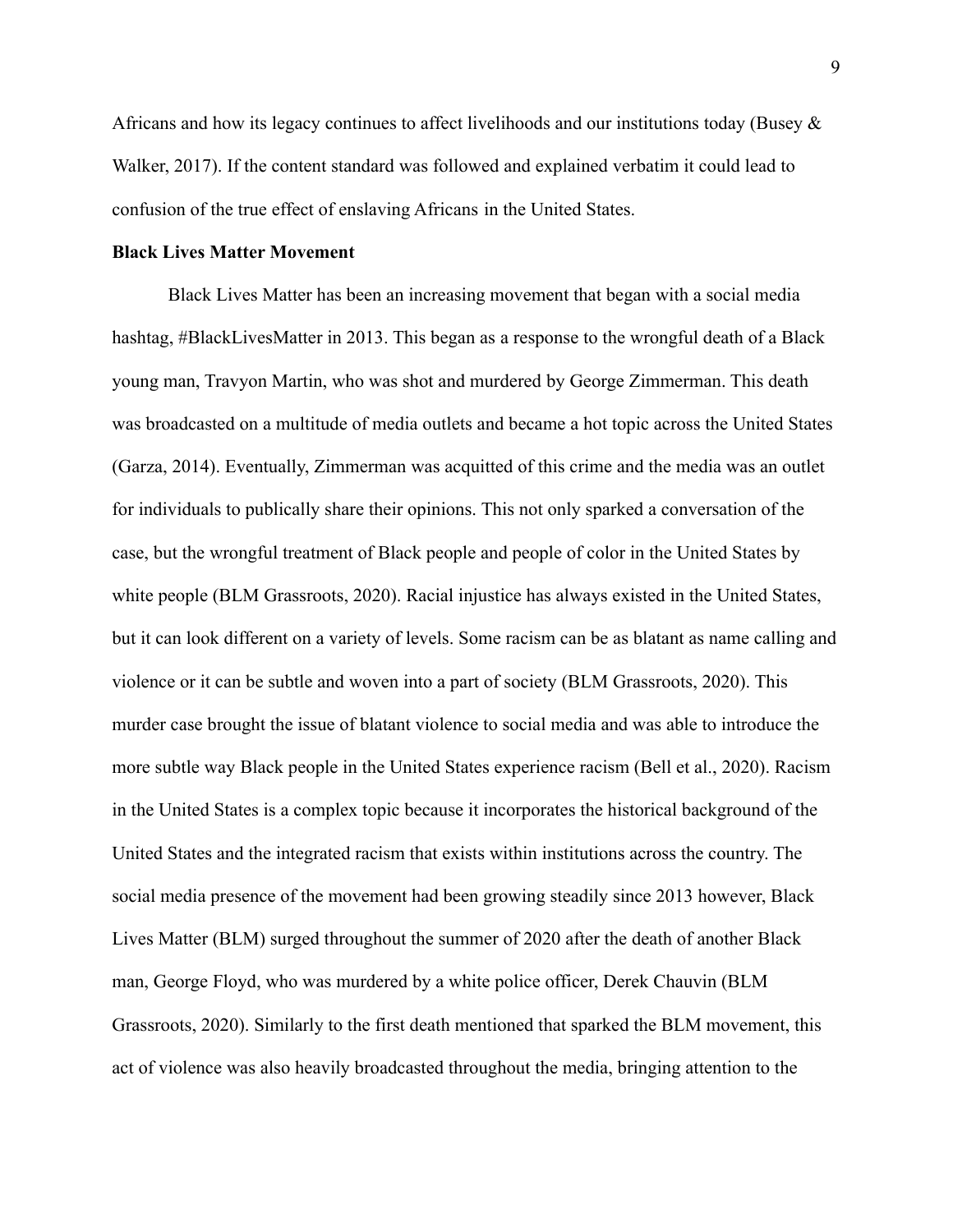situation to more individuals. This also led to more exposure and a greater conversation into institutionalized racism against Black Americans, in this case specifically through authority figures such as the police. Throughout the continuing global COVID19 pandemic, there has become a deeper conversation of what it means to treat others respectfully and to care for strangers to keep them healthy and safe (BLM Grassroots, 2020). This idea tied directly to the death of George Floyd, so it began to explode a new movement throughout the country. BLM emphasizes that not only all lives matter, but specifically Black lives matter because the goal of the movement is to promote better understanding and awareness of the discriminatory treatment that Blacks receive in the United States (BLM Grassroots, 2020). BLM protests then began emerging in numerous cities throughout the United States to protest the wrongful treatment of Black Americans. These protests were also highly covered on an abundance of media outlets and social media platforms, causing controversy over the movement and created discussion of institutionalized and systematic racism in the United States. Recently, Derek Chauvin was found guilty in the death of George Floyd which has sparked more discussion and news coverage of BLM and systematic racism in the United States.

### **Personal Experience with BLM**

As a college student (and an interested History major) it has felt like I am living through a major historical event as it is happening. This is partially due to social media, the location of The University of Akron, and my own personal active participation in the movement. When BLM first emerged in 2013 I was just beginning high school and getting social media accounts for the first time. I was exposed to the movement in its earliest stages and was able to see the reaction of the individuals around me in my predominantly white community. At the movement's earliest stages it sparked debate over social injustice, racism, and of political agendas. Of course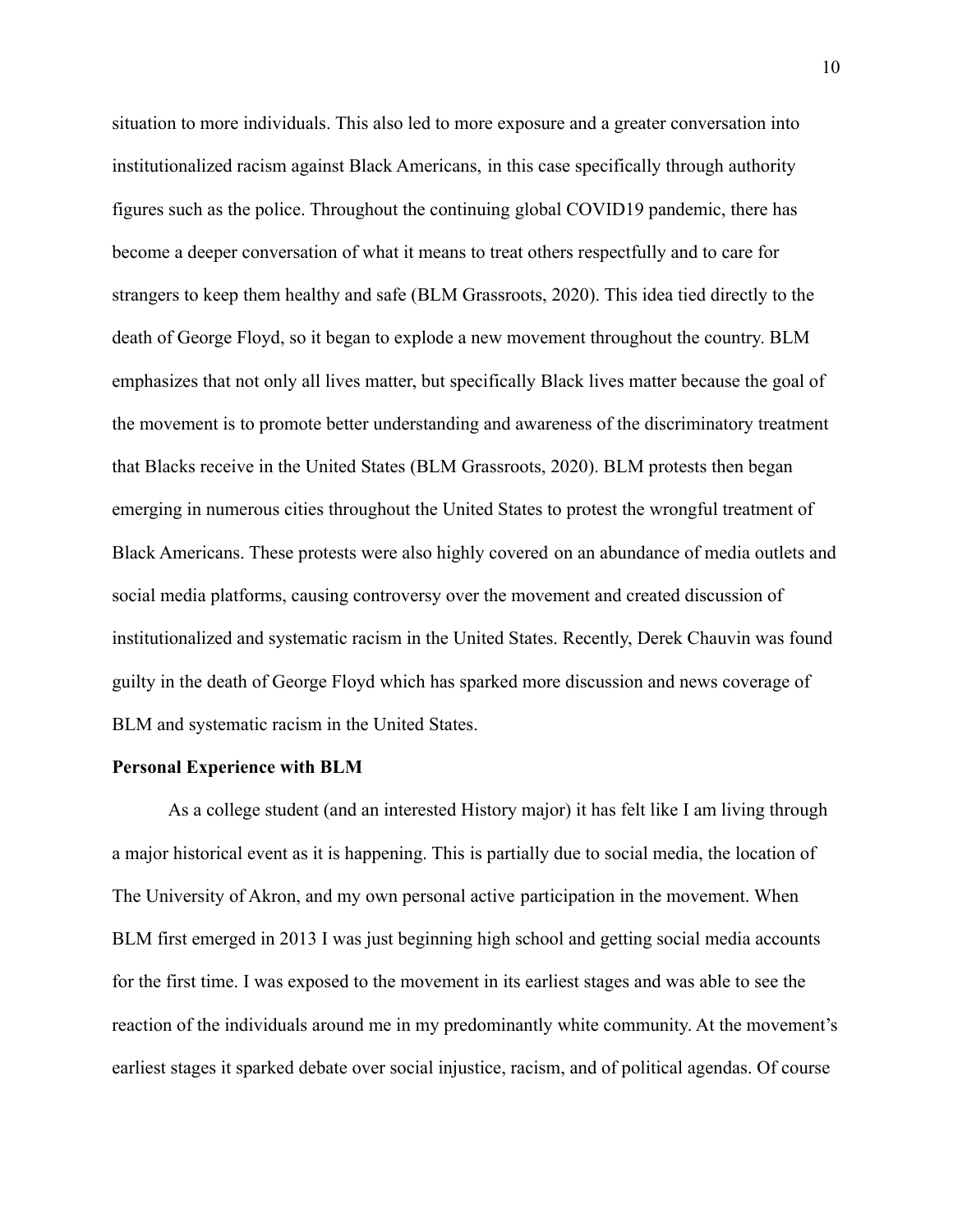as a freshman in high school it seemed that I had more to worry about than a social justice movement happening on the internet, so I did not pay much attention or get active in the conversation because my peers were also not engaged in the movement either. However looking back now, I have been able to recognize the impact that this movement has had since it began in 2013 to today. Once there was the major resurgence in 2020 I was able to recognize the famous hashtag, #BLM and I was once again involved in the emergence of a historical event. I was now prepared to involve myself in the movement as it is a momentous event happening on social media at my fingertips and happening in my community around me. But I want to give credit for my preparedness to become involved in the movement to the social studies courses and the teachers I had in high school and college. In those courses we engaged in several discussions of inequality and the importance of active participation in society. These conversations in the classroom were with adults that I trusted and respected (and knew had some type of qualification) who explained the situation in terms that the class could relate with in our current lives. This seems somewhat simple and logical, but it left an impact on me and has inspired my growing involvement in my community, within my relationships with others, and with my students.

I am currently in my final semester of college and student teaching full time in a high school social studies classroom. This experience has given me the opportunity to openly discuss with my students about BLM and what they know of social media and the movement. It is important to note that the school I am teaching in has mostly Black students that are economically disadvantaged. To my surprise, these students are especially familiar with the movement and some of them have been involved in the protests themselves as some have occurred in their city. It is extremely encouraging to see my students engaged in such a major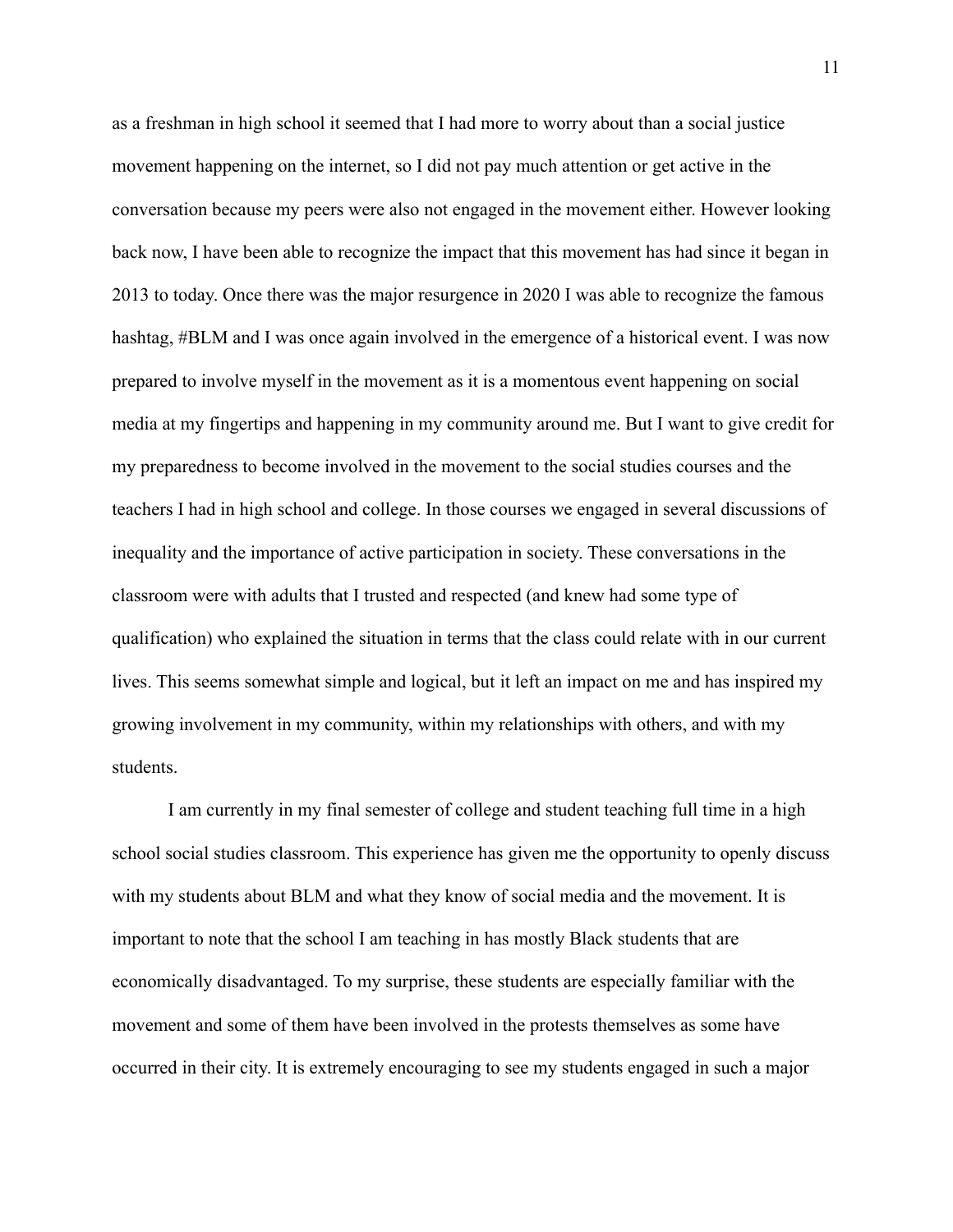historical event. Many students also support the movement by wearing "Black Lives Matter" clothing, masks, buttons, and phone cases. My students have grown up with social media and are exposed to both good and bad media coverage of the movement. This is where I believe it is most important to intervene and to scaffold students by providing them with the skills to vett information, analyze sources, and discuss facts. I want to be the respected adult that my students look to for unbiased and accurate information to help them digest news that is flooding in on social media that could be easily misconstrued or wrongfully interpreted. Having this type of stepping-stone for me as a student entirely changed my perspective of how important social studies was to my daily life, which is the same impact I hope to have on students as an educator.

## **BLM Connection to Social Studies Education**

Previously discussed was the importance of educators following state content standards in social studies classrooms. These standards can be vague and allow for an educator to take their own approach to the instruction they practice in their classrooms. In the state of Ohio, social studies content standards do not directly address specific racial issues and excludes information from a variety of perspectives. Content Statement 16 of American History Standards states, "Racial intolerance, anti-immigrant attitudes and the Red Scare contributed to social unrest after World War I" (ODE, 2018). This statement is the expectation for students to understand and master the content when learning about the post WWI era. This does not explicitly describe the type of racial injustice, the groups affected, or what the attitudes of immigration were during that time period. The responsibility of educating students on the specific details then lies on the gatekeepers, or educators (Thornton, 2005). This can be achieved with the combination of the C3 Framework and successful educational strategies in the classroom. To incorporate Ohio state content standards and effective discussion of racism, educators should develop inquiry questions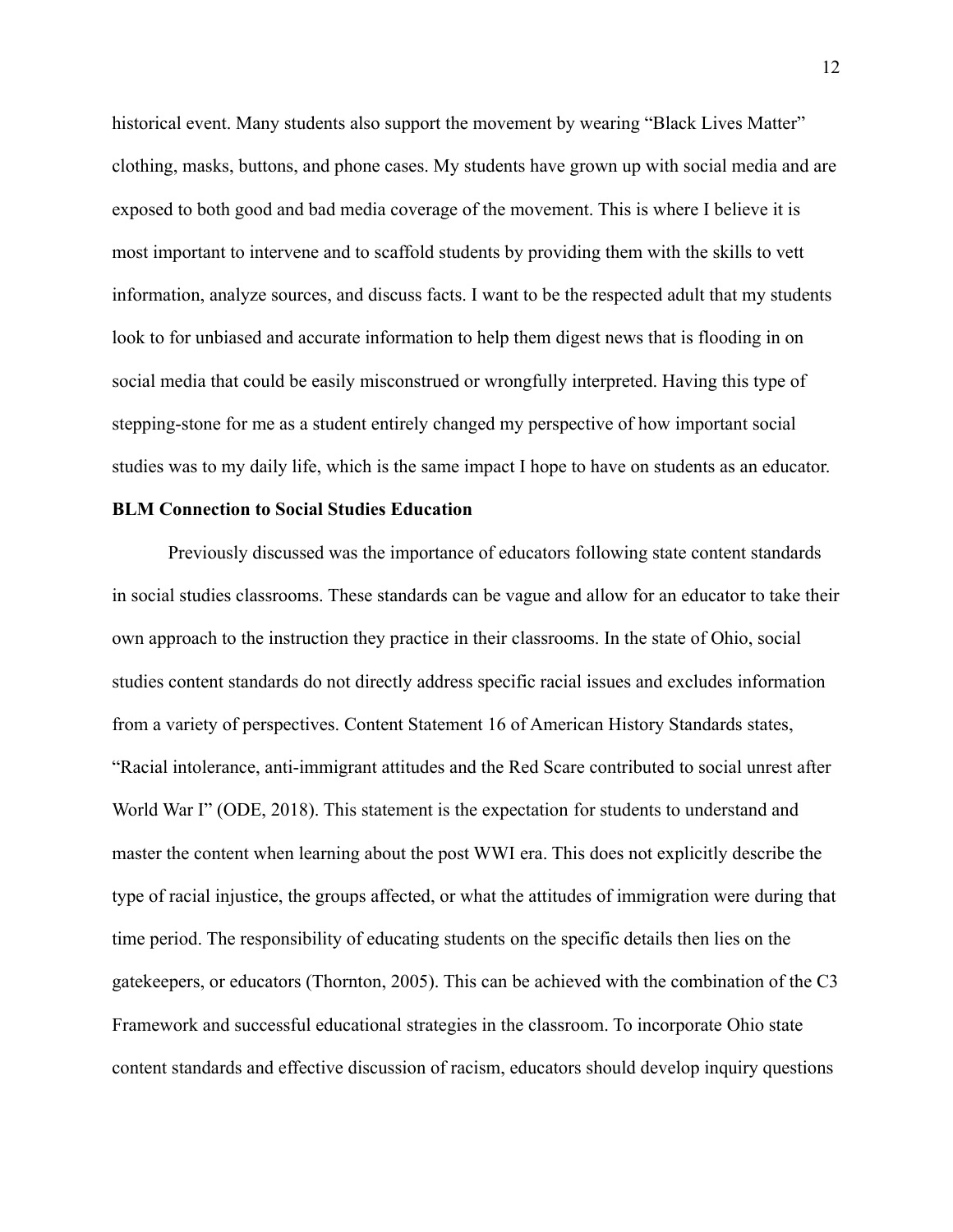into the Black Lives Matter movements that are currently active in the United States in 2021. This can connect relevant and current events accurately to state content standards but educators must take an extra step when developing units and lessons to incorporate this information. Depending on the climate of the school district, educators could create full lessons of Black Lives Matter or incorporate a discussion into a segment of a single content lesson. However, it is critical that educators are familiar with racialized content knowledge to shift learning from non-racism to anti-racism (King & Chandler, 2016). Informed teachers can create a safe environment for learning and discussion when talking about race in social studies classrooms. BLM movements can be incorporated in a variety of state content standards that include the discussion of movements, politics, ideologies, civil rights, or even research and evidence based standards (Dixson, 2017). This requires the educator to teach their lessons from a perspective that differs from the typical tone of a classroom textbook (Anderson, 2013). Social studies education in schools promotes active and engaged citizens in a community, so it is important to teach students how to do this through content learning. However, state content standards can be restrictive and prevent educators from teaching current event topics explicitly through standards or because school timelines do not provide enough time to deter from the standards. This is the limitation that educators face in the United States because the content standards are not explicitly inclusive or provide too much freedom to an educator, allowing them to teach students topics they deem to be most important (Pollock, 2004). BLM is a topic that can create relevant discussions in a classroom while also practicing important skills to becoming a better student while in school and an active and engaged adult in a community.

## **Research: Interviews of Social Studies Teachers**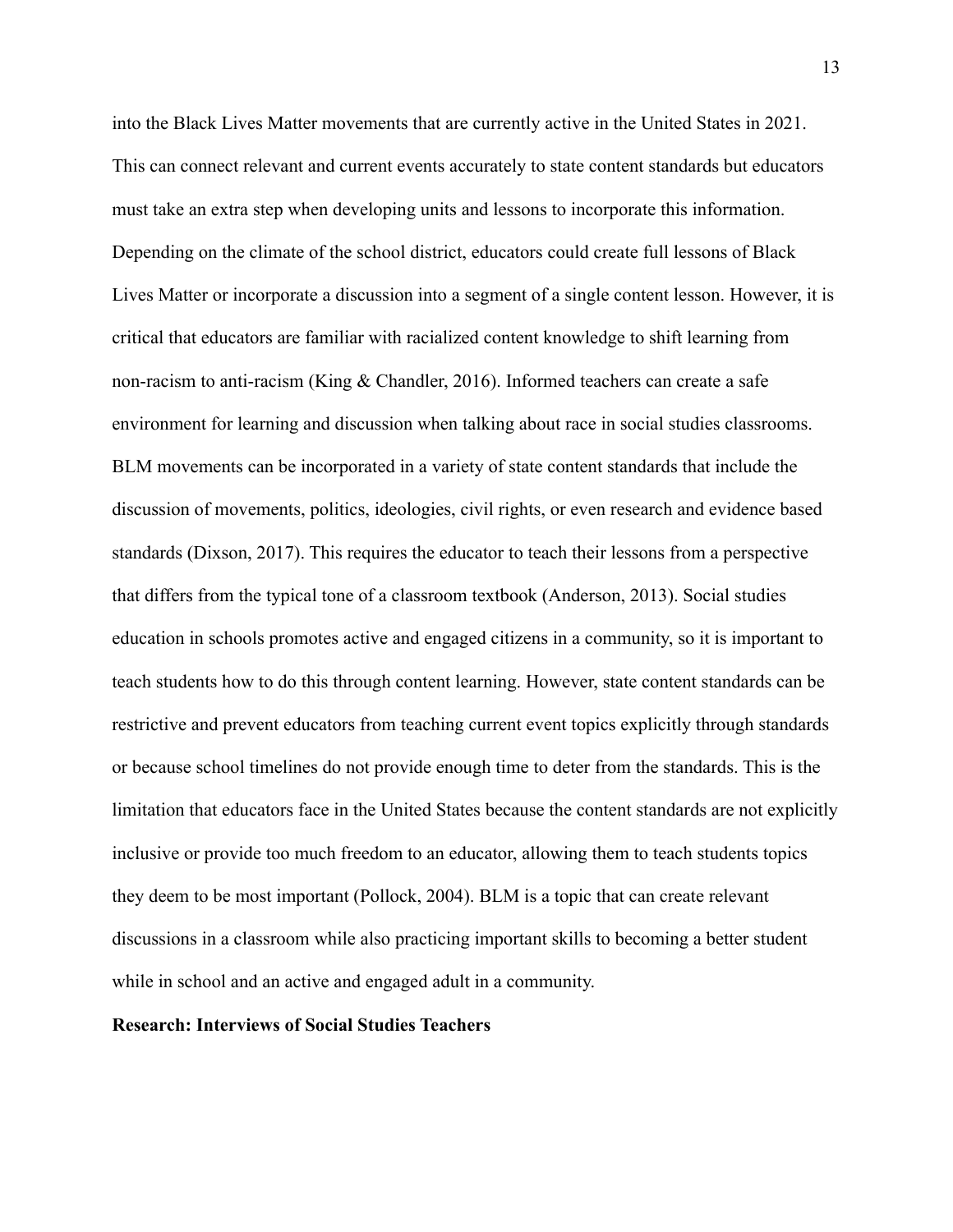To discover more information of the struggles related to teaching in accordance with state content standards, teaching within a timeframe, the demographic population of the school district, and the practice of the C3 Framework, I have interviewed two current social studies teachers in the United States, one in the state of Ohio and one in the state of South Carolina. Both are originally from the state of Ohio and received their high school and college educations in Ohio. I asked each educator to discuss how they would approach a topic like Black Lives Matter in their personal social studies classrooms and the connections that can be made to the state content standards. It is important to note that both educators interviewed are white males around the age of thirty. I found it difficult to get in contact with a social studies educator of differing race or gender. The Ohio Council for the Social Studies surveyed social studies educators in the states of Ohio to determine demographics as well as perspectives of their relationship with the C3 Framework. Of the 139 surveyed social studies educators in Ohio, OCSS (2020) reported that 91.7% of all social studies educators in the state are white.

## **Ohio Social Studies Educator**

I interviewed Christopher Davis, my student teaching mentor, to gather this information. He has been teaching freshmen Modern World History classes for six years, has his Master's Degree in Administration, and is both the wrestling and football coach. The high school in which he teaches has a 39.4% white student population, 37.9% Black student population, and 14.9% of students identify as mixed race. In addition, 100% of students in this school district are provided with free school breakfast and lunch. Mr. Davis went to this high school that he is currently teaching and before securing his full-time position, he was a long term substitute. During the interview he explained the struggle of teaching social studies to Ohio state content standards from two different perspectives, one as a teacher and one as an administrator. As a teacher, he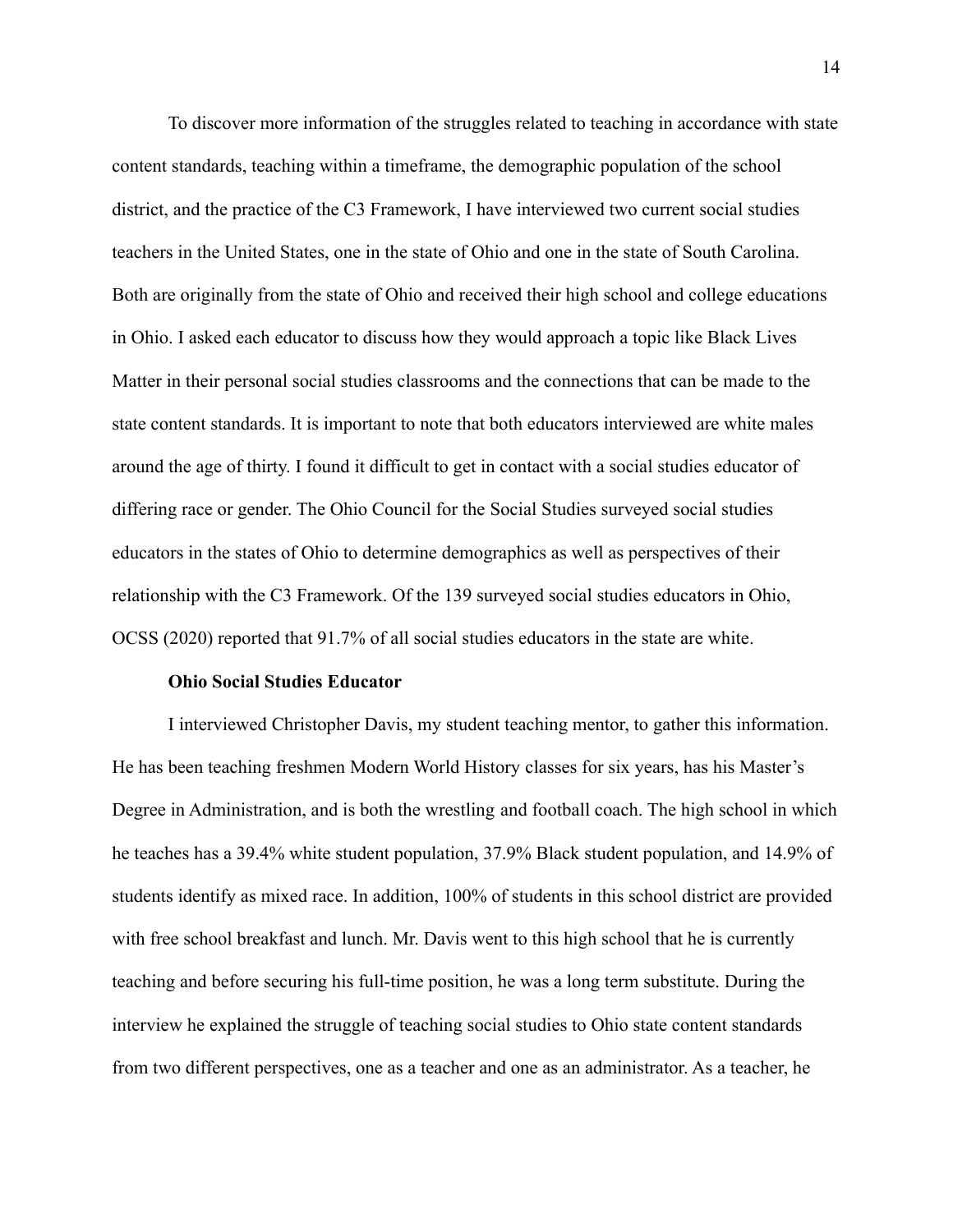expressed his appreciation for the content standards as they allow him the freedom to design units and lessons in unique ways to appeal to a variety of different students in his classroom. This freedom allows for him to take the amount of time he believes is appropriate for each topic to enrich students in each of the content area topics. He enjoys the ability to take time to emphasize topics that he believes are the most important for students to know on both state tests as well as general knowledge in students' personal lives. Although he does recognize his responsibility to ensure that students are taught each of the content standards successfully to include multiple perspectives and with an anti-racism attitude. The freedom given educators with the Ohio state content standards require each teacher to be responsible to determine the length of time required for each standard and topic to guarantee student knowledge and growth in the course. As an administrator, he sees this as the largest concern of the content standards because each school district must rely on individual teachers to teach the content standards successfully in an appropriate time frame that aligns that both state tests and the school calendar. He explained that at the beginning of the 2020-2021 school year he taught an entire lesson to his classes about the Black Lives Matter Movement. As stated in my personal experience with BLM, the school district has a positive, safe culture that allows for students and teachers to discuss this controversial topic. Mr. Davis stressed the importance of providing students with facts and resources to help them digest the information to allow students to develop their own ideas and responses to the information. He strongly believes that current events should be related to historical events and should be taught in schools to enrich student learning, but also to establish a conversation about news media. Through the C3 Framework, he generated a question of inquiry for students to research while using primary sources to explain their own opinions on the BLM Movements while connecting it to the content standards of the Enlightenment. He believes that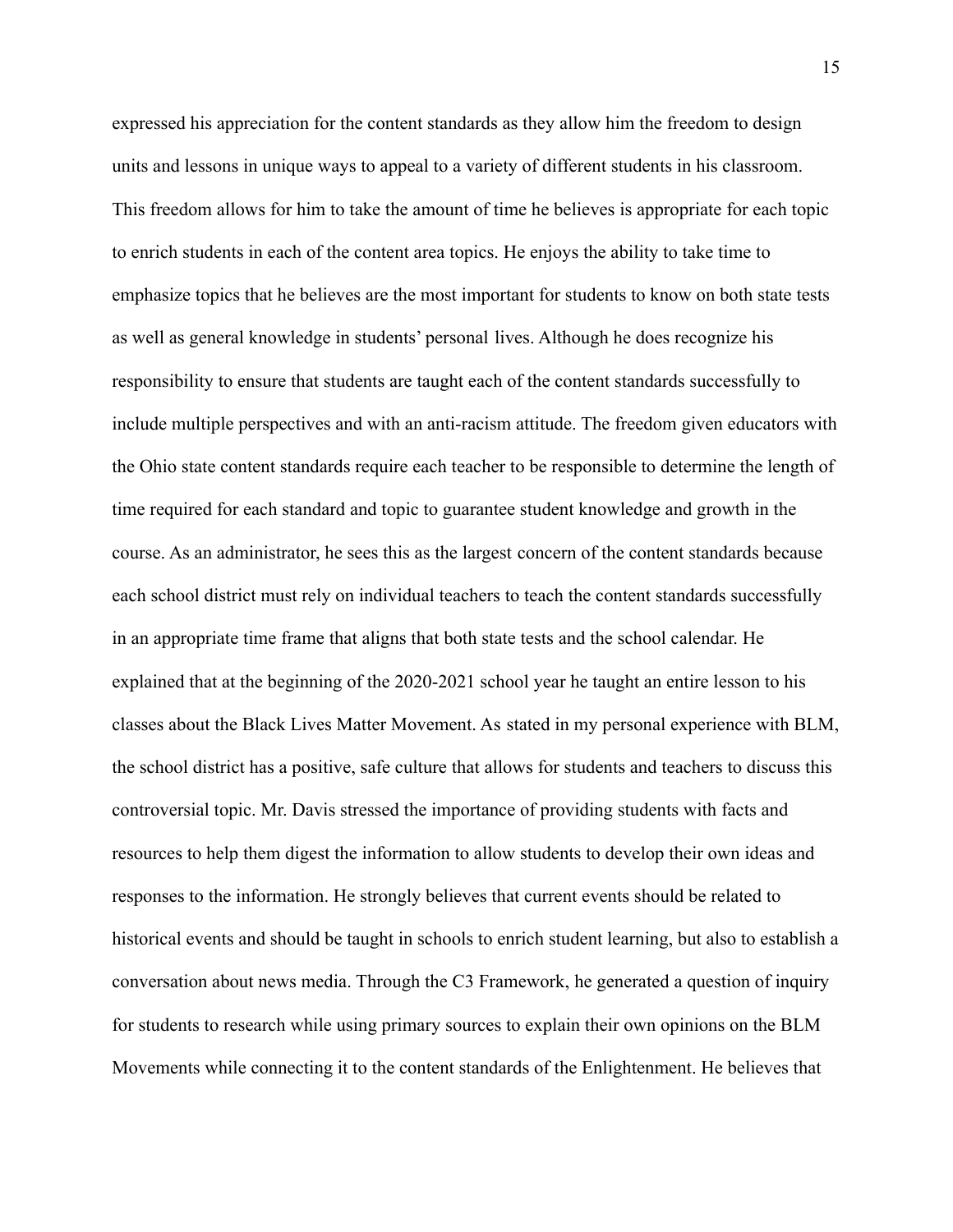despite the school or city demographics, he would teach this topic to any school district because of his emphasis on facts gathered from primary sources without ever sharing his own bias or opinions. It is important to acknowledge that he feels comfortable in the school district that he is in because it is his alma mater as well as the only district he has worked in during his career. Most of the students in the school district are either Black or mixed students, which he explained exposed him to different cultures as a young age that has stuck with him. He actively does his own research and is excited to share his knowledge with his students.

## **South Carolina Social Studies Educator**

I interviewed a fellow University of Akron graduate, Zachariah Lowe, who both student taught and earned a degree in the state of Ohio. He moved and transferred his teaching license to South Carolina, so he is familiar with the content standards of both states. He has taught eighth grade History for the past six years but now serves as a curriculum coach for his district. The school in which he taught has an 84.4% Black student population, 8.4% white student population, and 5.7% Hispanic population. Similarly to Mr. Davis, all of his students in the school receive free school breakfast and lunch. He has expressed his passion for South Carolina State Standards as he served on the board of the social studies standards writing team to develop new standards for the state. Prior to the updated standards in 2019 he explained that South Carolina state standards are very specific towards content knowledge of social studies. This reveals the notion of social studies being about factual dates and heavily entails information of knowledge. The new standards, revised in 2019, reflect the ideas of developing skills in the classroom such as evidence based learning and perspective learning of topics within the content. This type of learning can reflect the growing conversations of treatment of different races and indigenous groups in the United States. He also explained that the new state standards also allow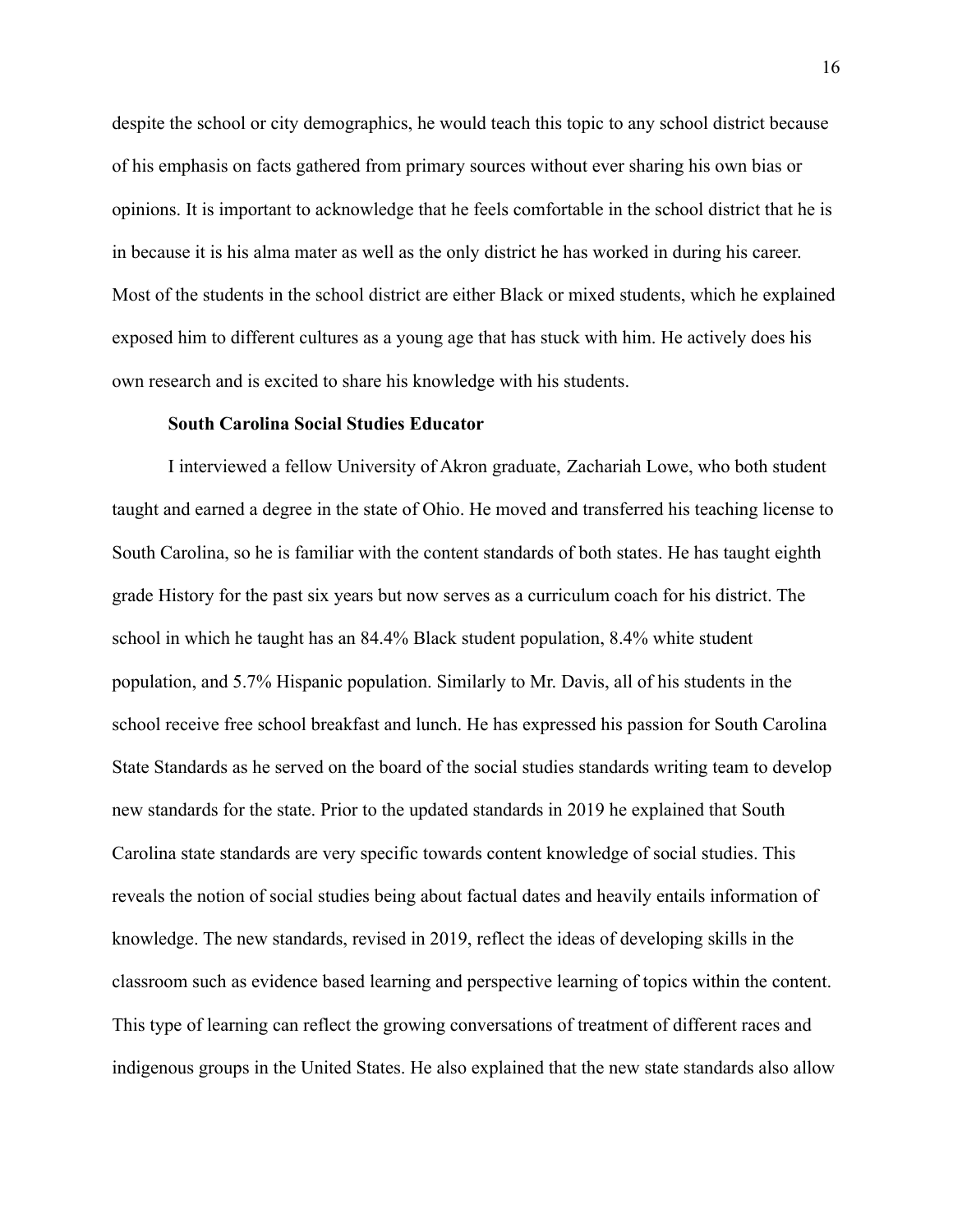for flexibility of individual educators to teach information in a new way to connect content to current events, such as Black Lives Matter. Mr. Lowe explains that in his school district he would feel safe discussing BLM with his students and could connect it to relevant content topics as he already has done with the Confederate flag controversy that exists in the news media, specifically in the American South. Most of his students are either Black or Hispanic, so it is vital that Mr. Lowe is cognizant of the state standards and how they address racial topics. So far he has been successful and has earned teacher of the year for his school and was a finalist for teacher of the year in the entire state of South Carolina. He emphasizes the importance of remaining unbiased while teaching students to develop ideas to create their own opinions apart from the news media. He makes sure to incorporate the C3 Framework into his classroom to develop engaged content learning from his students. He has done this by engaging students with the Confederate flag controversy in their state. He had them research information and write letters to the state house so that students could explain their opinions of the Confederate flag. Mr. Lowe is actively growing in his career (soon to have his PhD) and works to provide students with a safe learning environment in the classroom.

### **Interview Results**

Both educators interviewed expressed the positives and negatives of teaching towards their respective state content standards, a teaching timeframe, using the C3 Framework, and Black Lives Matter in social studies education. State content standards allow for teachers to develop lessons in unique ways to aid individual school districts and classrooms. This allows educators freedom to differentiate instruction and use teaching styles that work best for them. However, state content standards can prevent teachers from successfully teaching students content information in a uniform way. This requires the competence of educators as well as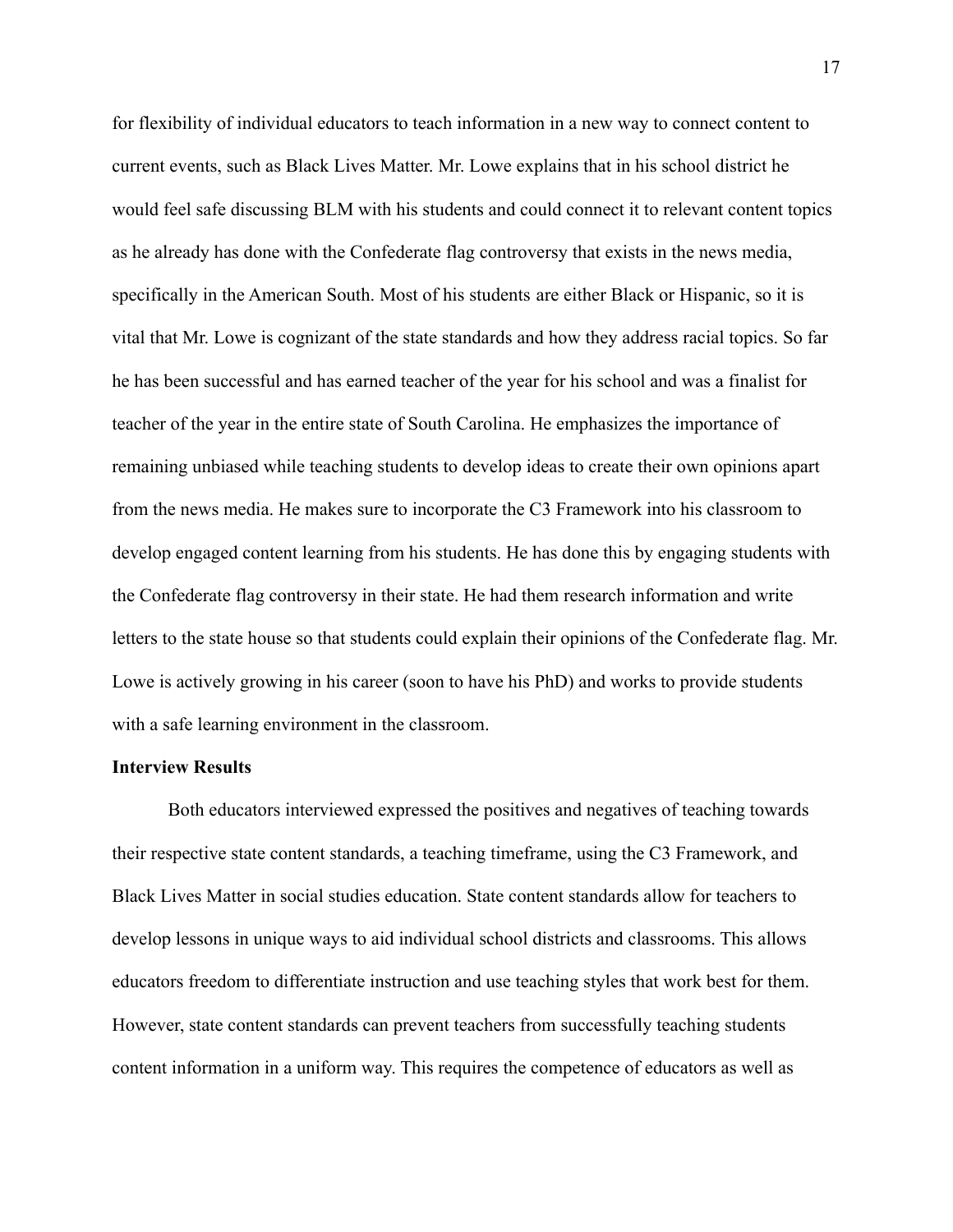administrators to check on their staff to make sure teachers are being responsible. The OCSS (2020) reports that 79.9% of social studies educators did not feel prepared from the teacher educator program to successfully implement the C3 Framework into their classes. Additionally, 91% indicated that they feel they do not have enough time to plan inquiry based instruction. Both of the interviewed educators agreed with these statements by acknowledging the importance of C3, but also the difficult preparation it requires. Teaching a controversial topic requires the responsibility of the educator, but also the climate of the school district to make the information relevant. To achieve this type of teaching, school districts have begun to implement professional development workshops for teachers to strengthen their knowledge of equity and inclusion in the classroom (Kozleski & Proffitt, 2019). With additional supports like professional development, schools are able to ensure that their educators are receiving training and resources that allow for them to establish a positive climate. A positive school climate can allow for a variety of conversations to take place and with teachers equipped to handle the discussion (Kozleski  $\&$ Proffitt, 2019). Both educators also expressed the importance of keeping all information factual and evidence based to allow students to develop their own thoughts and opinions to assist them into becoming their own individual.

## **Research: Survey**

To gather additional information of the actual practice and perception of social studies education in classrooms I surveyed 55 college students or recent college graduates that have graduated from high school within the last one to eight years. These individuals received their education from several different high schools and colleges in the state of Ohio. Each of the participants were reached through the social media platform of Instagram. It was important to put my survey on a social media platform where I could reach individuals that would also have had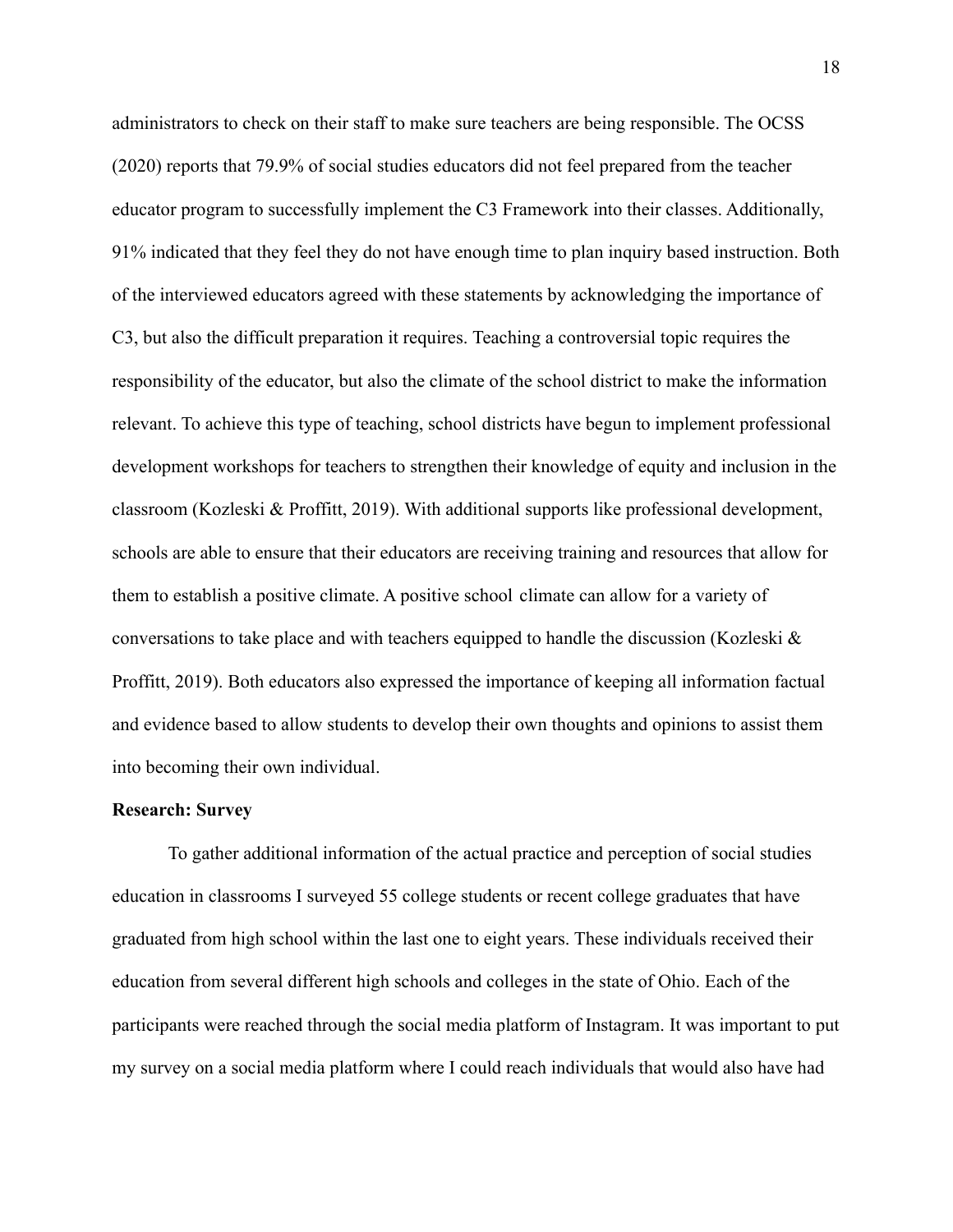exposure to BLM movements in the same way. The goal of the survey was, through convenience sampling, to determine how actual students perceived the type of social studies education that they had received in a variety of high schools across the state of Ohio.



Figure 1 shows the first question asked in the survey asking individuals to reflect on their personal experiences in high school social studies classrooms. It was almost a complete divide in responses stating that they did or did not enjoy their social studies courses in high school. This could be because of a variety of reasons that were not identified in the survey. I wanted to gauge the initial perception of social studies education from individuals that were recently enrolled in those courses. Overall by less than 2%, the surveyed group of students did enjoy social studies courses in high school. Additionally, I wanted to keep in mind while surveying students the importance of state standardized tests and how they can affect the time and resources dedicated to a specific subject. Figure 2 shows the number of students that recalled taking state mandated tests in each of their core subjects in high school.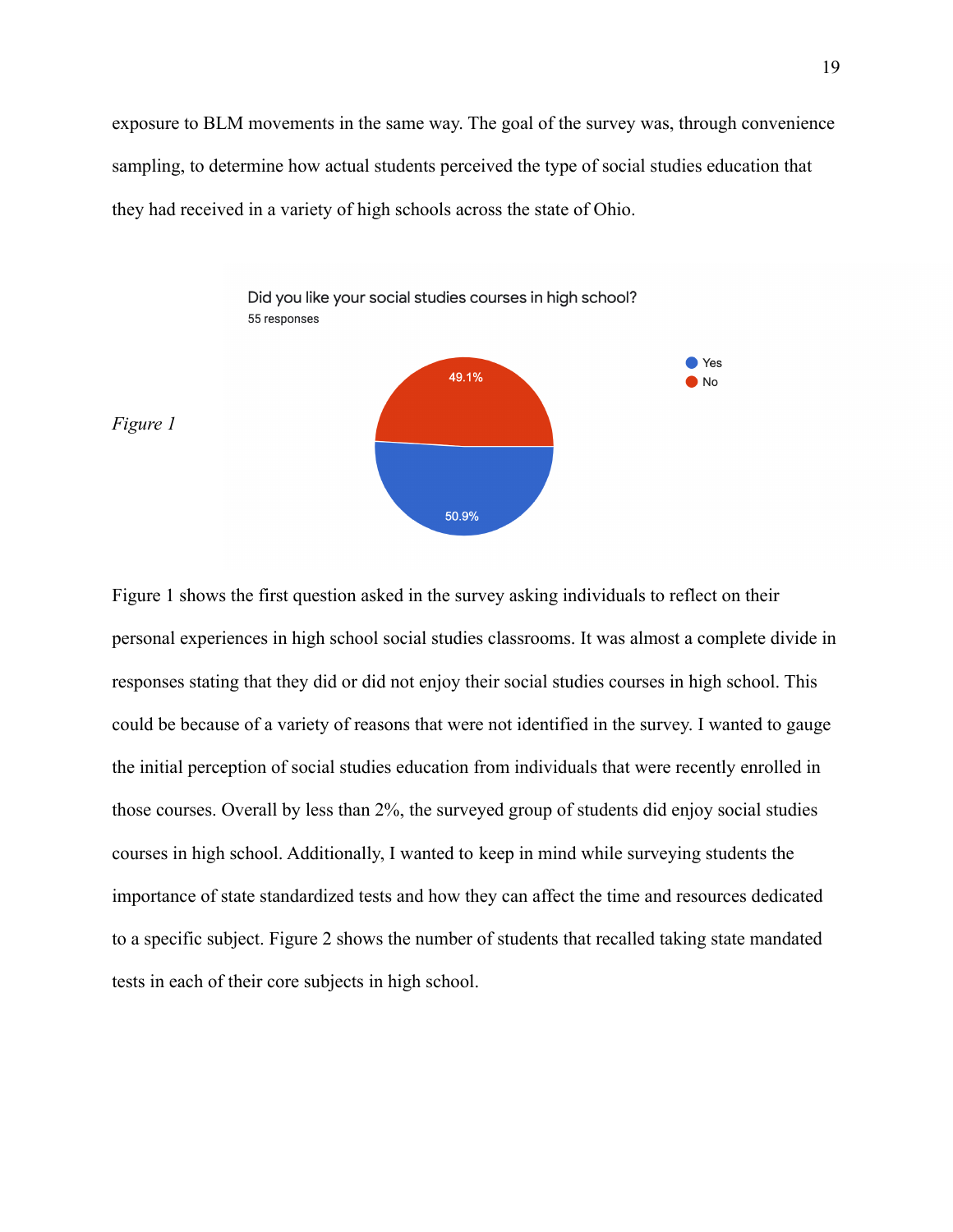Do you remember having an end of the year state test in your Social Studies classes (world history, US history, Gov, etc) in high school? 55 responses



*Figure 2*Do you remember having an end of the year state test in your Math classes in high school? 55 responses



Do you remember having an end of the year state test in your English classes in high school? 55 responses

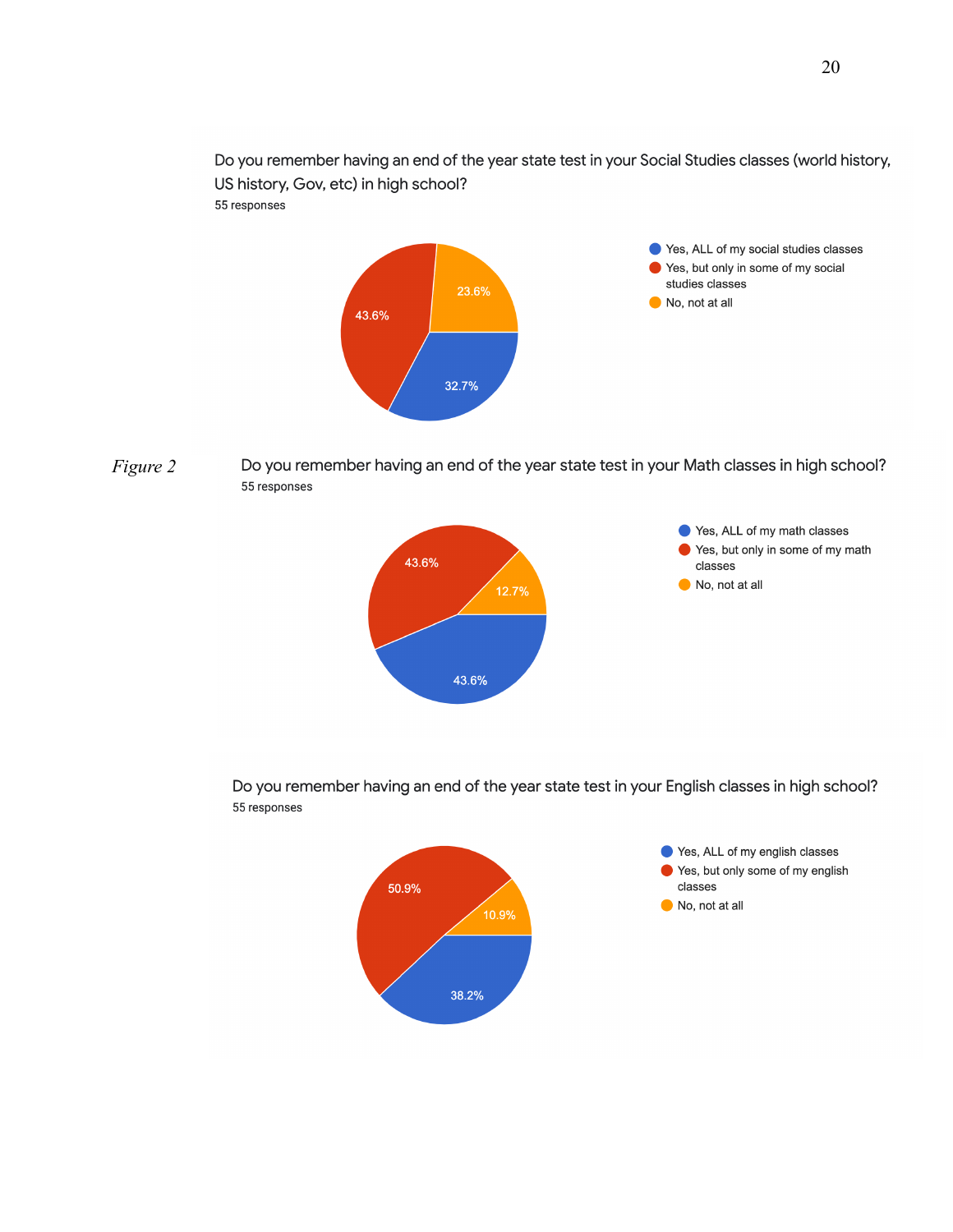

When recalling each of the core subjects in high school, the surveyed college students recalled having a state standardized test in social studies the least, while Mathematics and English courses had the high percentages. If school districts promote the importance of successful scores on state tests, then teaching time and resources for those subjects can be allocated to other teachers and subjects that do have state mandated tests attached to them (Au, 2009). It is also important to mention that on the path for student college and career readiness students often are required by their school district to take the ACT test or it is a requirement of college admissions. On this test there are five total sections: Mathematics, Science, Reading, English, and optional Writing. The ACT (2021) website states, "Test scores reflect what students have learned throughout high school and provide colleges and universities with excellent information for recruiting, advising, placement, and retention" (para. 1), however social studies is a course taught in high school but not tested on this exam. This test is often a requirement of college admission which is an emphasis of student college readiness, omitting the importance of social studies education in colleges across the United States.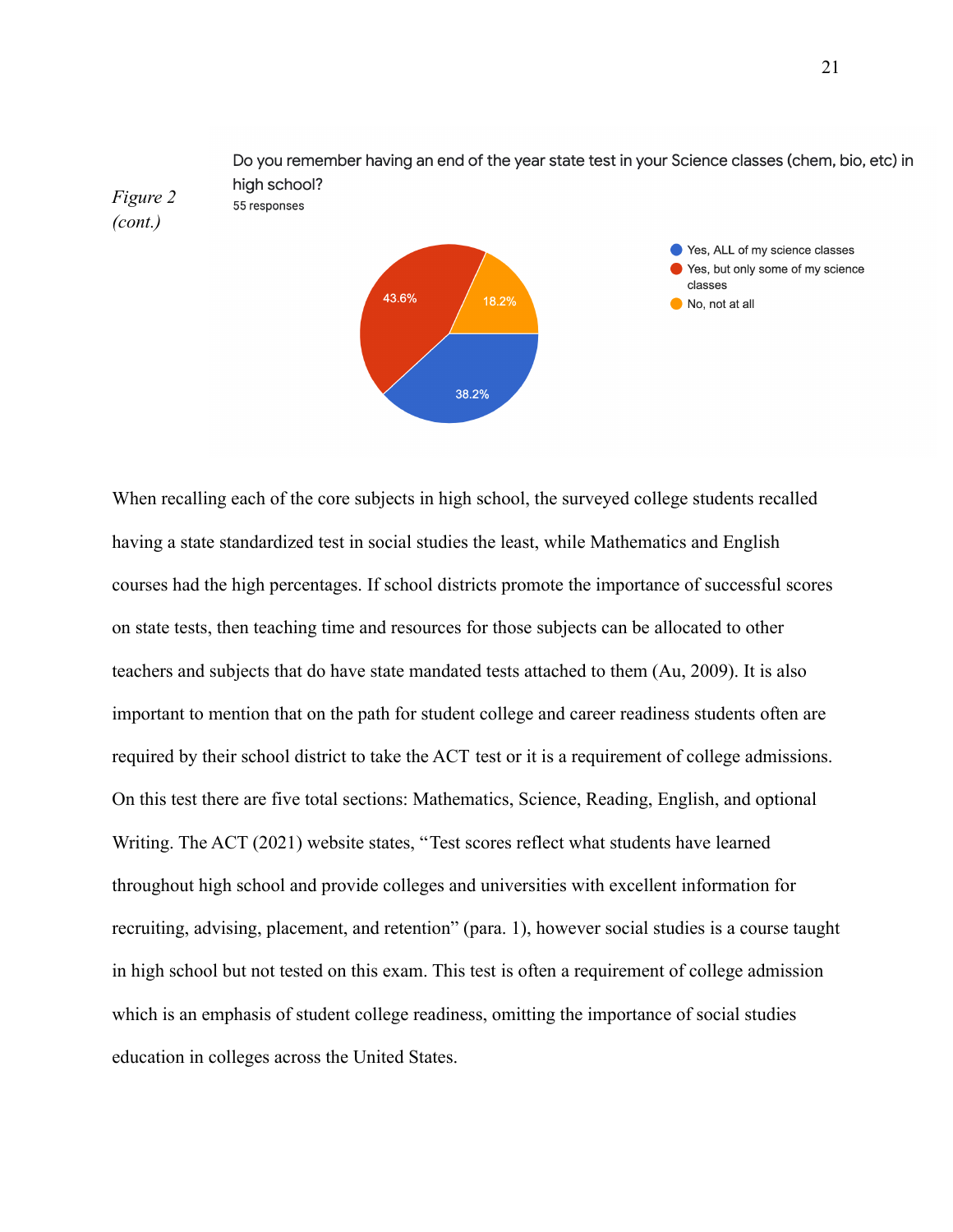Another factor of the survey included information of the Black Lives Matter Movement that many individuals are familiar with in the college generation because of social media. Figure 3 asked students to identify if they had heard of BLM before 2020 or during 2020 when there was a resurgence of the movement because of the Coronavirus pandemic.



Of the participants surveyed, most indicated they had been familiar with BLM before 2020. This result is important when recognizing that these college students would have been in either middle school or high school when BLM first became prevalent on social media in 2013. Additionally, this survey was shared through the social media platform of Instagram, meaning each of the participations has access to a social media account. The BLM movement in 2020 was able to expand as quickly as it did because of social media platforms such as Instagram to show live images and videos of protests taking place across the United States. Figure 4 shows that every individual that participated in the survey had previously heard of the BLM Movement.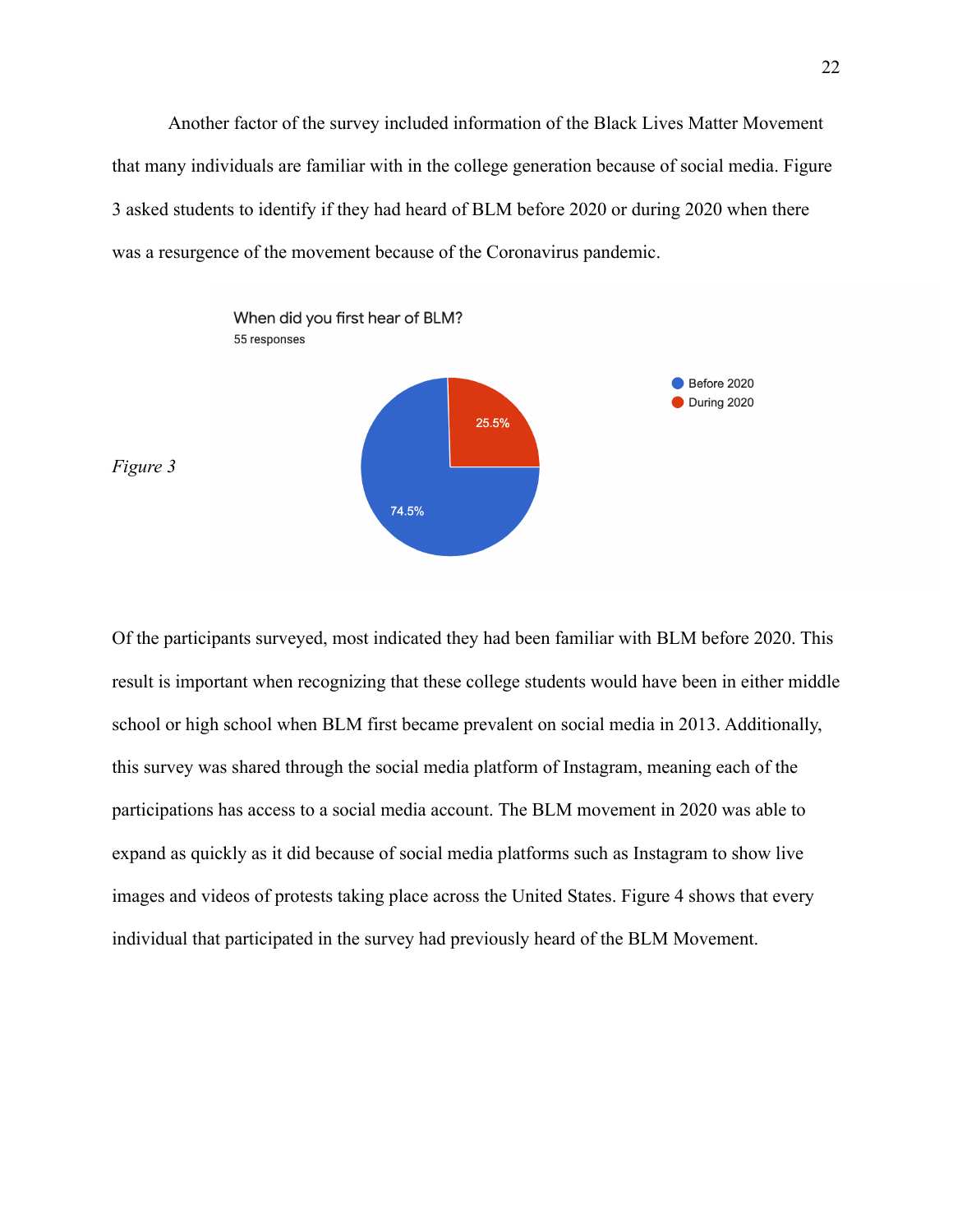

With this information I also wanted to gauge how these college students felt personally about BLM Movements and if they believe there can and should be a connection made in social studies classrooms. Figure 5 demonstrates the amount of college students that believe BLM Movements should be taught in high school social studies classrooms.



The results show that the majority of the surveyed participants believe that BLM should be discussed in schools. This question measures the beliefs of these individuals regarding BLM and how they perceive either the movement itself or what social studies education should entail. In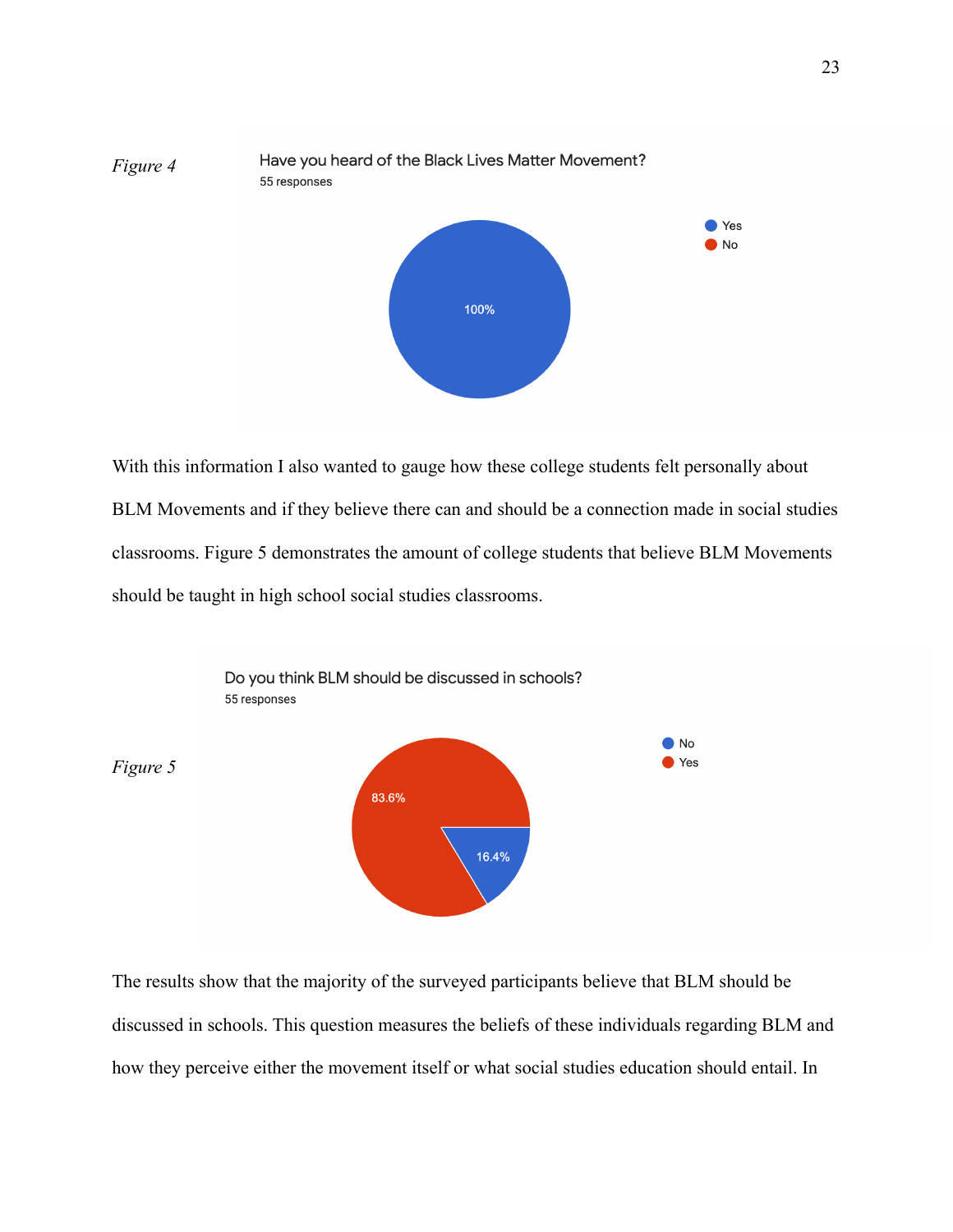many instances, teachers are encouraged to stay away from controversial topics in a classroom to prevent a hostile environment in a classroom of students (Busey & Walker, 2017). However, if the content is taught in a way that is unbiased and evidence based, it could be easily incorporated into state content standards (Bell et al., 2020). In addition to learning about participants' beliefs of discussing BLM in schools, I felt it was important to determine if they believe they would have received that type of information in their own personal high school experiences.



The data shows that the response is almost split in half if the participants that believe one of their previous teachers would have talked about this controversial topic with them. This result combined with the result that a large number of the participants believe that BLM should be discussed in schools shows that they were not given an opportunity to explore controversial topics with an educator. It is important for students to be given to correct tools to digest primary sources and information given within social media (Bell et al., 2020).

Finally, to conclude the survey I ask each participant to explain their response to the question, "Do you think BLM should be discussed in schools? Why or why not?" This was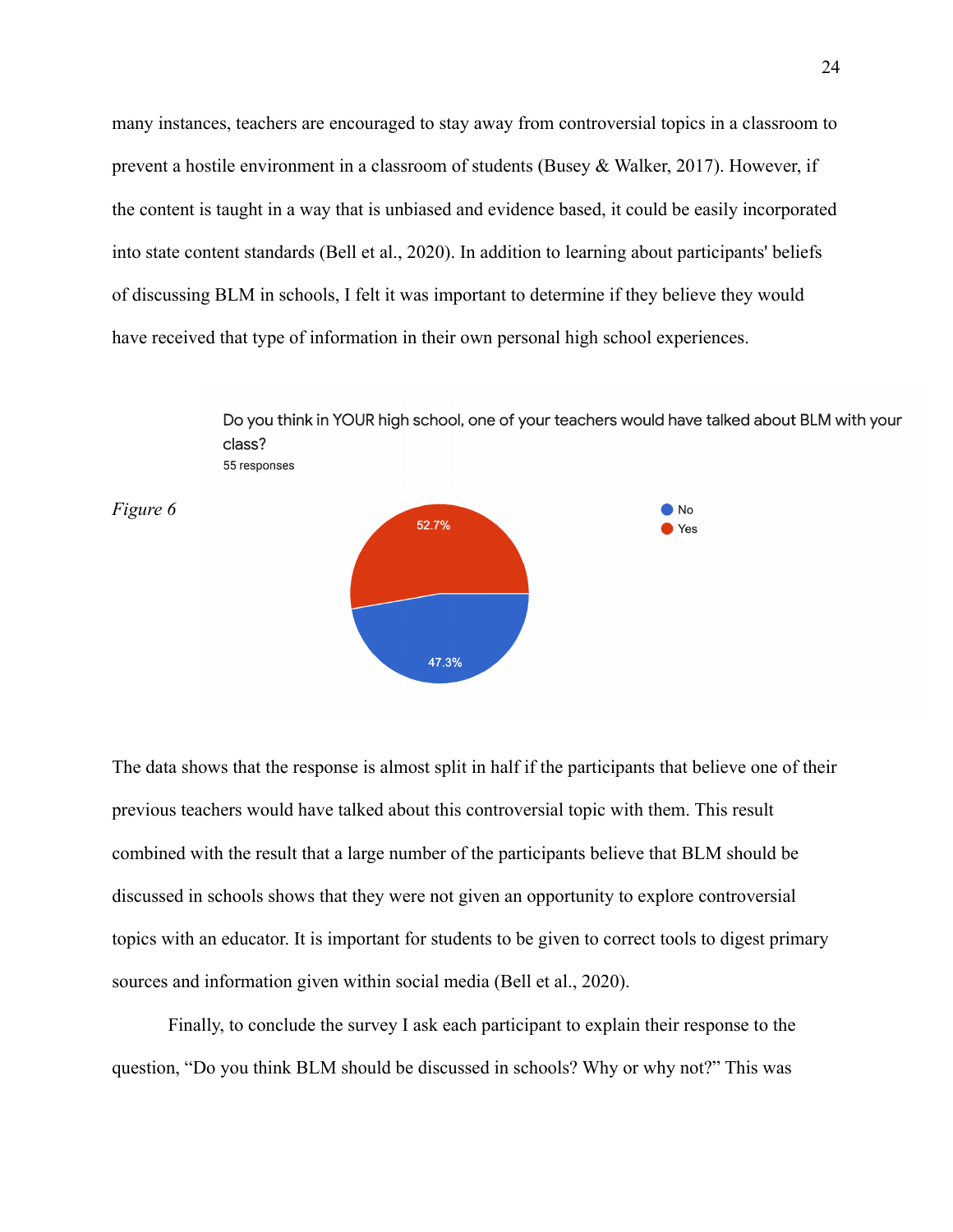optional for participants to respond to, but I received 43 responses of the 55 surveyed. I have selected four responses, two that responded "Yes" and two that responded "No".

I support BLM being discussed because they're movement is valid. There's so much misconception with the group, some people even suggest that the group's purpose is to place higher importance on black lives vs other racial groups. However, by education high schoolers about the true purpose of BLM (the purpose is to promote that the inequality, discrimination, and racism is still highly present in black lives, and they are promoting that their lives matter as well), then from their high schoolers can base their own opinions on the group with proper education and information. It's not that hard, yet some people get angered by even saying the group's name "Black Lives Matter". The only way to combat racism is by becoming self-aware of our pre-existing conscious/unconscious racist, biased, and stereotype beliefs that society has engraved into us.

BLM needs to be discussed in high school because soon these children will become adults and start working in the workforce. This means they may be working/friends with POCs and need to know the history of this movement and how to help their friends in need. I feel like this may be problematic though because in my high school, discrimination and racial slurs were thrown around by students in school (and teachers outside of school but they do not want to talk about it). If students were educated about this movement and it was not whitewashed away like Jim Crow laws, then actual progress would happen. Especially, if there is not a large amount of the student body that is POCs. Learning about this subject will allow the student's mind to develop and become more understanding of other cultures. It also will prepare them for the real world outside of the 4 walls of high school, where standards are set and are different regarding race.

I do not think it should be discussed in high school because I feel it will pull students apart instead of bringing them together and it also teaches that if you're of African American decent you are not responsible for your own future because you will go through life thinking that everything and everyone is against you even though your future has a lot to do with the decisions you are making now in high school.

First and foremost, I think it promotes the idea of seclusion. We discuss earlier periods of time regarding racism and I think it could potentially be discussed in the future when studying our current era. It could be discussed in a class teaching current world events, but I did not have a class like that in high school, nor was it offered to me. It may be discussed, but if it is taught, I believe there is a difference. You should be taught morals to treat each other with kindness at a young age, however I do not believe high schools need to be teaching morals of any kind. Back to my first note, it would create seclusion between races in the school and make students feel uncomfortable. It should be a policy to treat others equally and it should be enforced.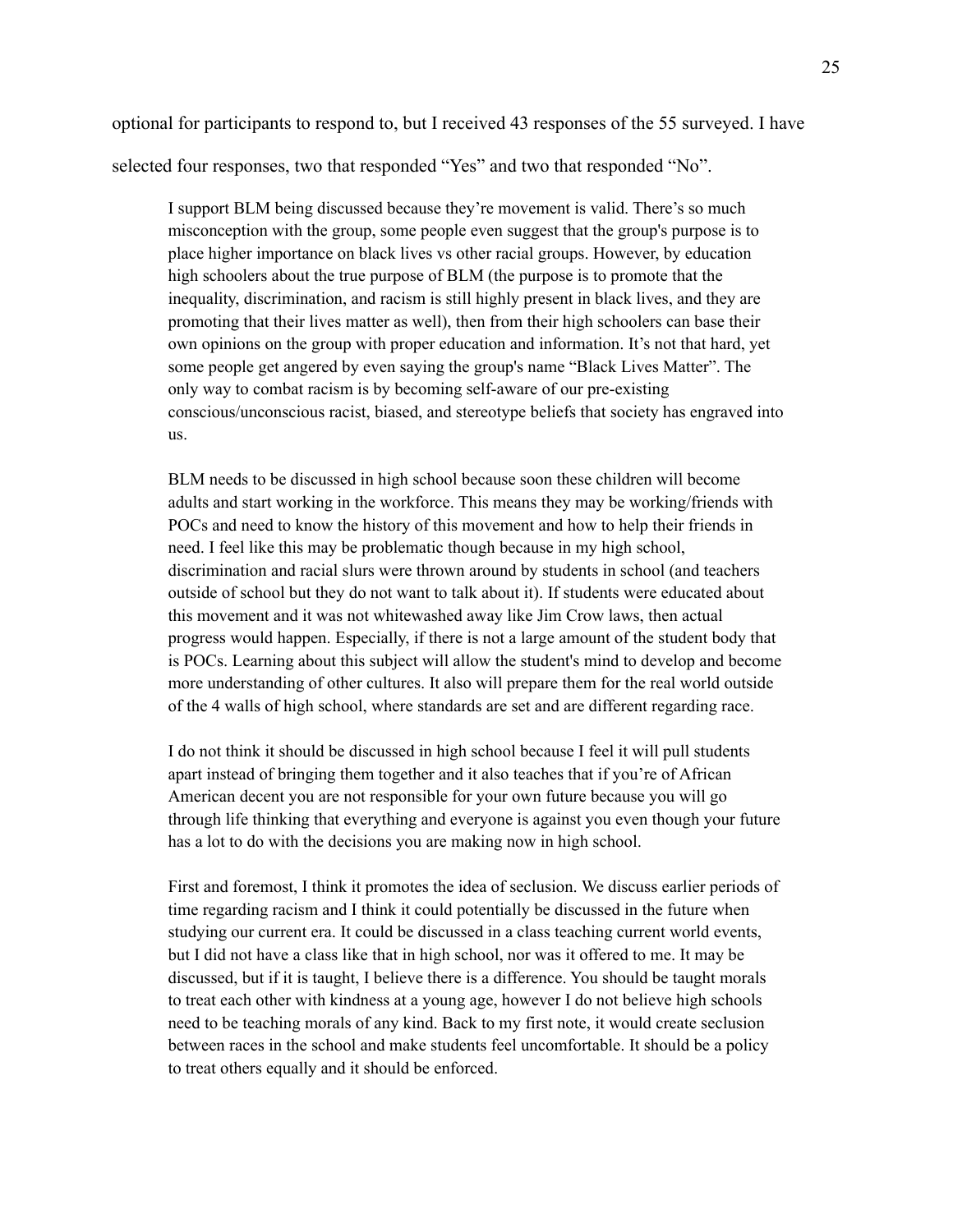These responses reflect the beliefs and reasons of the participants for selecting either "Yes" or "No" in Figure 5. Most of the participants did select yes and many of the written responses also reflected this percentage.

## **Survey Results**

The survey indicates that college aged students believe BLM Movements should be taught in high schools and they see the connection to social studies classrooms. There was a higher percentage of individuals that believed BLM should be taught in high schools compared to the percentage of the individuals that believed they would have had the opportunity to learn about BLM in their high school careers. At the same time, it was recognized that social studies was the least tested subject in high school. This can prevent time, dedication, and funding given to social studies courses by school districts. All the participants are familiar with BLM, but some only learned about it recently in the year 2020. If educators were to have discussed BLM in 2013 when the movement began, there could possibly be different results or perceptions among these individuals. The written responses show that the participants of the survey had strong opinions on both sides of the issue, as do several Americans as it is extensively covered in news media. The two responses that explain that BLM should be discussed in schools acknowledge the racism that exists in the United States and advocates for younger children to get involved with the conversation and believe schools are an appropriate setting for this to happen. They even connect BLM to social studies content information, mentioning the relevance of the topic to be added to the classroom. There are two responses that explain BLM should not be discussed in schools and question the morality of bringing up the topic in a public education setting. These participants explained their reasoning of why BLM is not an appropriate topic to discuss when in a public high school setting because it can be uncomfortable or upsetting to students in the classroom.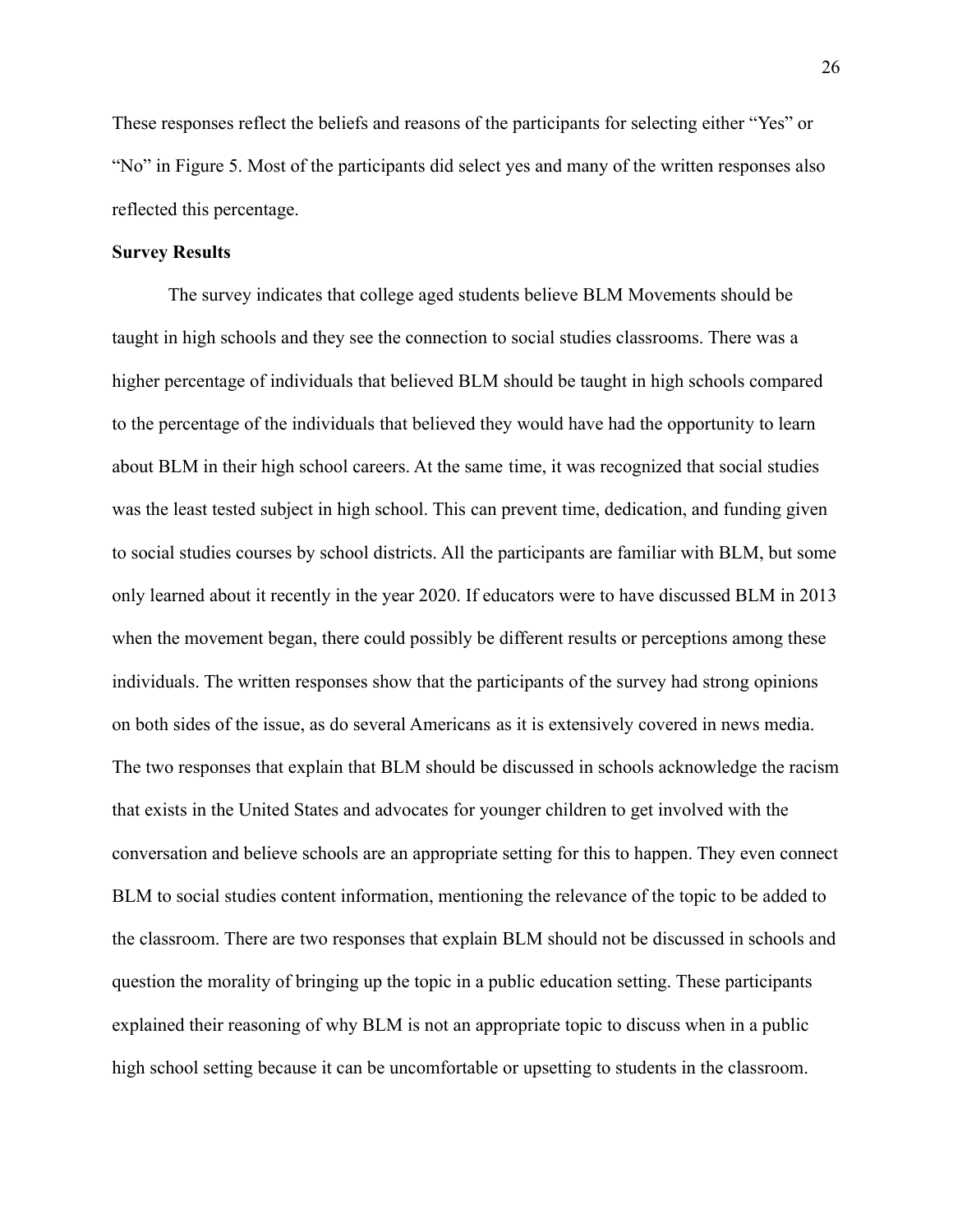They also justify their response by describing how discussing racial issues can create an unsafe classroom environment. However, social studies education can be more about civic life and participation than the typical idea that social studies is about learning strictly the content standards and not being able to incorporate anything extra that would not be tested.

## **Conclusion**

Social studies education is a complicated subject that requires attention from students, educators, as well as the community. Social studies provide a way for educators to get students in the classroom both engaged with the content, but also to become active members of society. The National Council for the Social Studies (2016) strives to differentiate learning in social studies classrooms to create a new approach to the content. Social studies can be overlooked or represented in schools due to lack of funding, testing, or the beliefs that it is not as important as other core subjects in high schools. It is up to the educator and administrators to ensure that students are receiving a quality education in social studies despite teacher or community bias. Civic engagement is an emerging component of social studies education and it can help to incorporate students into their communities to learn and grow in the content area as well as the real world. The Black Lives Matter Movement that began in 2013, but heavily expanded in 2020 is an excellent example to get students involved with current events in their communities by tying the information to social studies content standards. This is often overlooked and difficult for teachers to accomplish because they are required to teach in tight schedules and specifically to state content standards. Through research in both interviews and a survey, it was indicated that social studies teachers want the freedom to discuss these topics and previous high school students wish they would have been given that type of opportunity. Social studies is an important core subject that should be emphasized more in school districts across the United States.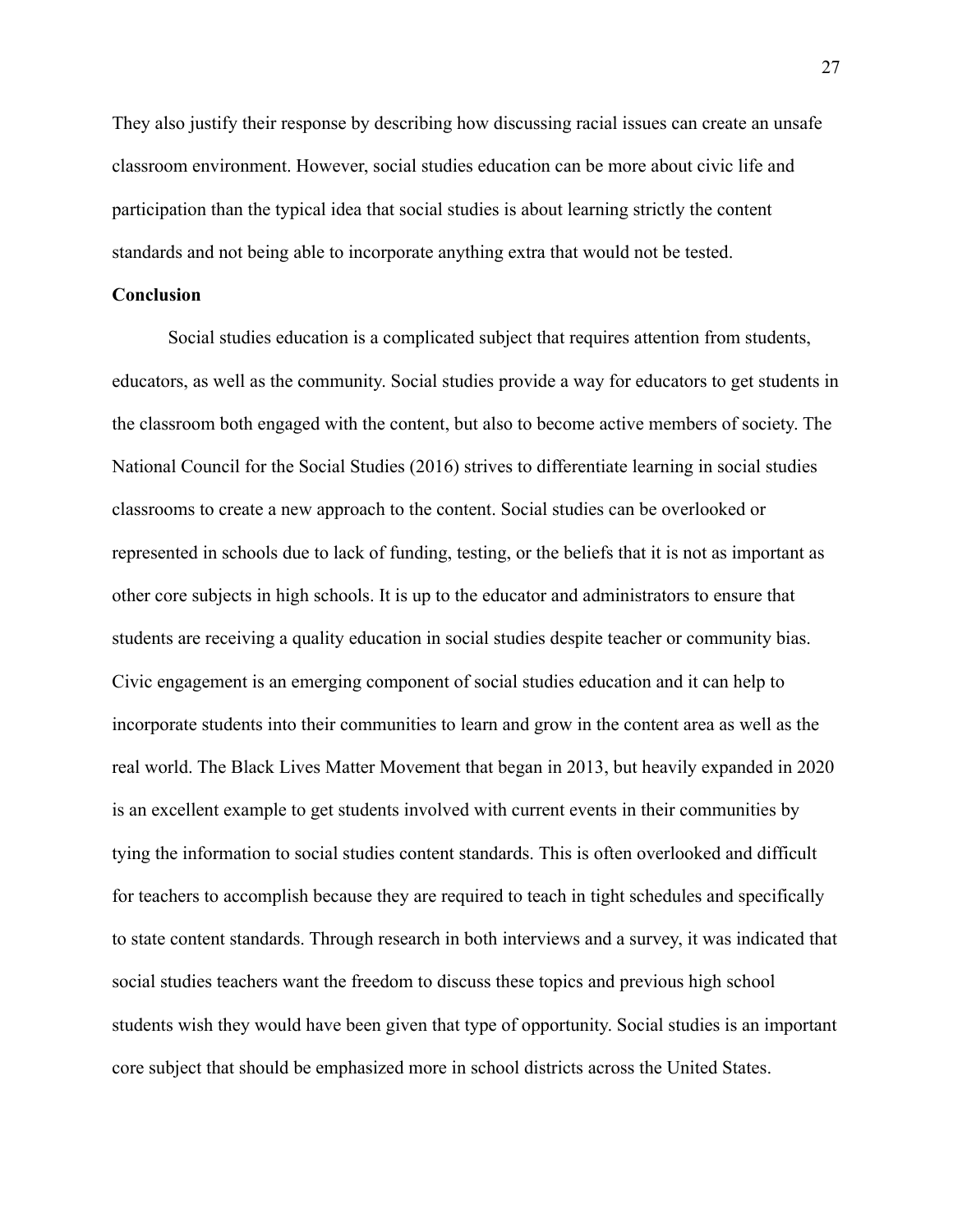## References

- Anderson, C. (2013.) The Trouble with Unifying Narratives: African Americans and The Civil Rights Movement in U.S. History Content Standards. *The Journal of Social Studies Research, 37(1)*, 111-120*.* <https://doi.org/10.1016/j.jssr.2013.03.004>
- Au, Wayne. (2009.) Social Studies, Social Justice: W(h)ither the Social Studies in High-Stakes Testing? *Teacher Education Quarterly, 36(1)*, 43-58. <https://www.jstor.org/stable/23479200>
- Bell, M., Berry, D., Leopold, J., & Nkomo, S. (2020.) Making Black Lives Matter in Academia: A Black Feminist Call for Collective Action Against Anti-Blackness in the academy. *Gender, Work & Organization, 28(1)*, 39-57. <https://doi.org/10.1111/gwao.12555>
- *Black Lives Matter: Grassroots.* (2020.) Black Lives Matters. <https://blacklivesmatter.com/2020-impact-report/>
- Bryant-Pavley, B. & Chandler, P. (2016.) A Critical Race Theory Analysis of the Ohio Social Studies Standards. *Ohio Social Studies Review, 53(1)*, 16-27.
- Busey, C. & Walker, I. (2017.) A Dream and a Bus: Black Critical Patriotism in Elementary Social Studies Standards. *Theory & Research in Social Education, 45(4)*, 456-488. <https://doi.org/10.1080/00933104.2017.1320251>
- Dixson, A. (2017.) "What's Going On?": A Critical Race Theory Perspective on Black Lives Matter and Activism in Education. *Urban Education, 53(2)*, 231-247. [https://doi.org/10.1177/0042085917747115](https://doi.org/10.1177%2F0042085917747115)